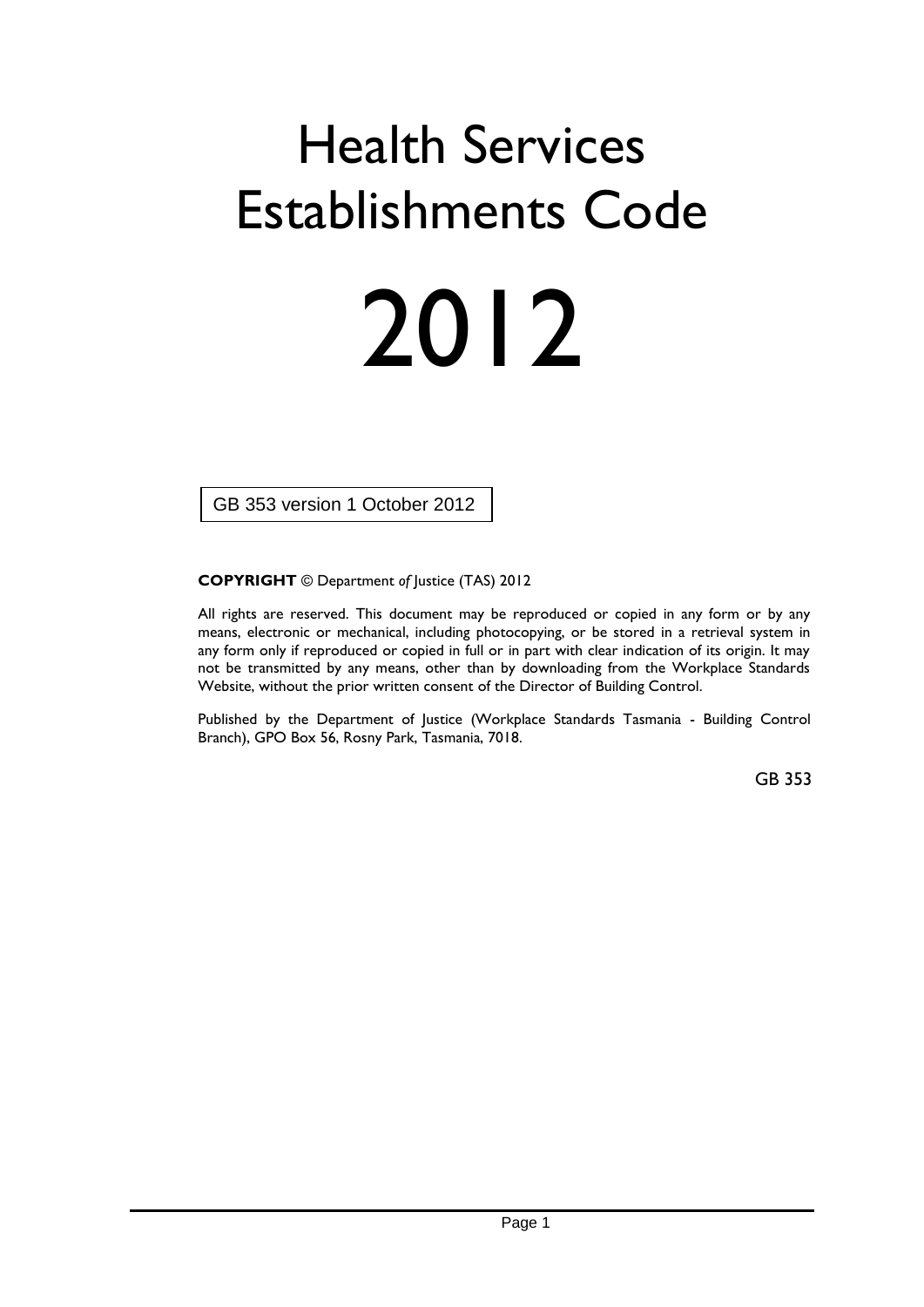# **(Deliberately Blank)**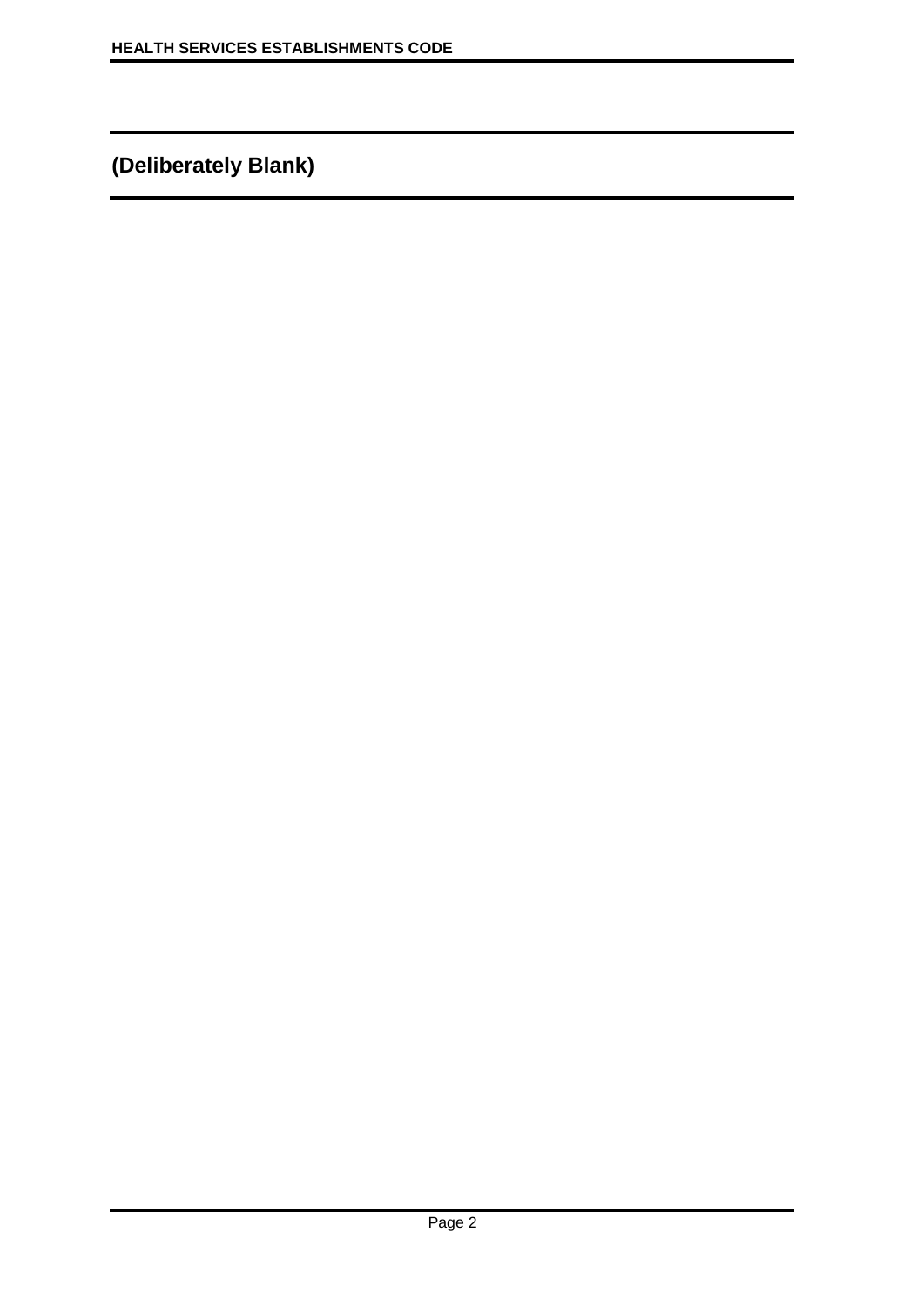# **PREFACE**

All legislative technical requirements affecting the design, construction or maintenance of building work and buildings and plumbing installations are consolidated under the *Building Act 2000.* The technical standard for building work and buildings and plumbing installations is the National Construction Code Series (NCC). Volume 1 and Appendices (Building Code of Australia (BCA) Class 2 to Class 9 Buildings), sets out the Performance Requirements and Deemed-to-Satisfy provisions for the construction and maintenance of Health Services Establishments.

The BCA Appendix Tasmania, Tas Part H109, Health Services Establishments, refers to this Code for the Deemed-to-Satisfy Provisions.

This Code must be read in conjunction with the NCC. Although the style of this Code is different to the NCC (it is a two column format) it is meant to be read, used and interpreted in a manner similar to the NCC.

This code is unusual in that it contains some administrative requirements which require the proponent to seek the approval of the Department of Health and Human Services. Those approvals should be gained in writing and forwarded to the Building Surveyor when seeking a Certificate of Likely Compliance. The Department's approval is not required unless specified as all other requirements have been completely codified and are ruled upon by the Building Surveyor.

This Code is issued by the Minister for Workplace Relations and is published by Workplace Standards. Electronic copies will be forwarded on request by phoning the WS Helpline on 1300 366 322 or e-mailing [wstinfo@justice.tas.gov.au](mailto:wstinfo@justice.tas.gov.au)

This Code may be amended from time to time, if the need arises. It is important, therefore, that users of this Code ensure that they are in possession of the latest edition of this Code, and any amendments to that edition.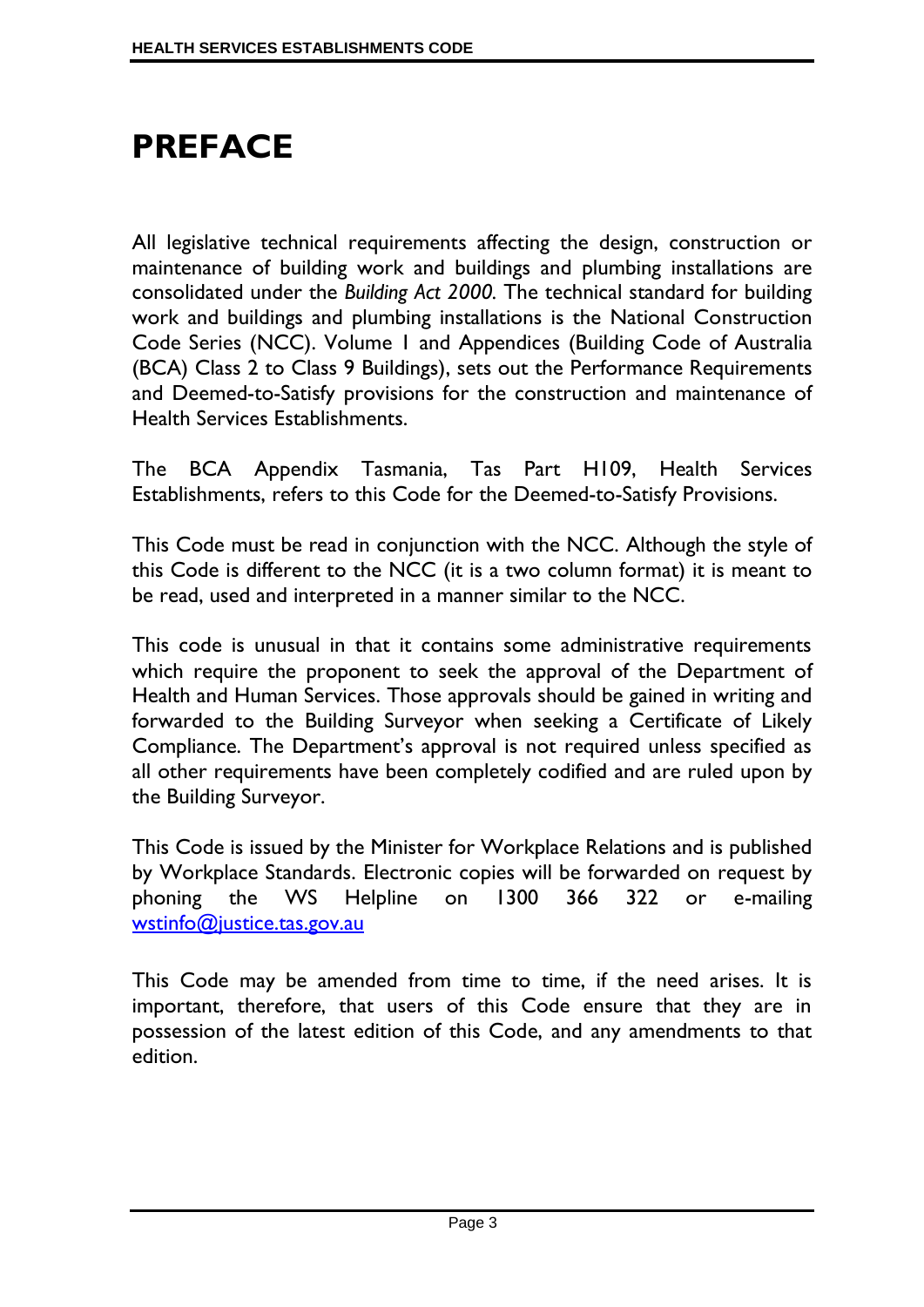Suggestions for improvements to this Code, addressed in writing to the Director of Building Control, are welcomed. Correspondence should be addressed to-

> Director of Building Control Workplace Standards Department of Justice PO Box 56 ROSNY PARK

# **CONTENTS**

TABLE OF CONTENTS

Index

Section A General Provisions

- A1.1 Application of this Code
- A1.2 Relationship to the Building Code of Australia
- A1.3 Interpretation

Section B Technical Requirements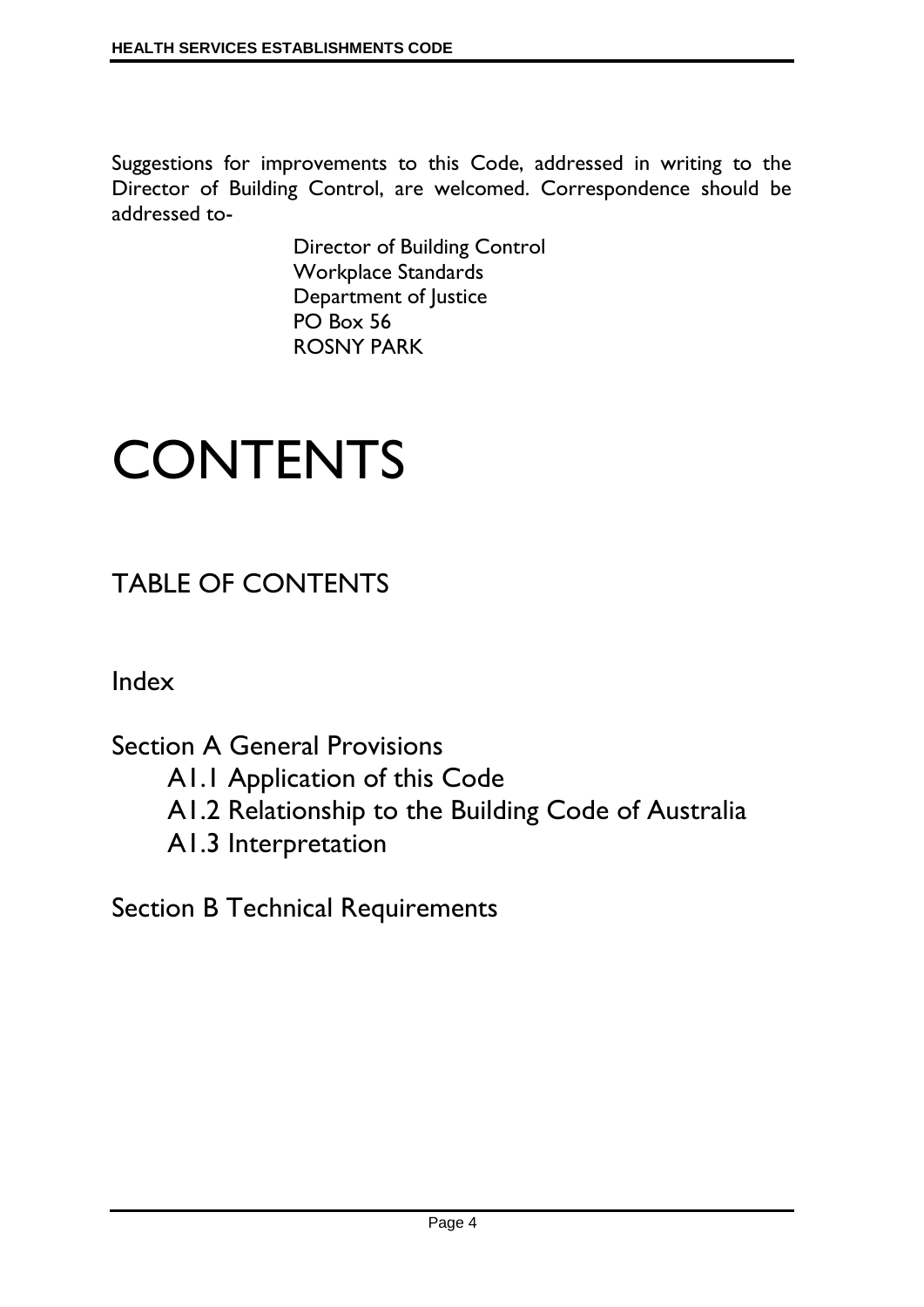# **HEALTH SERVICES ESTABLISHMENTS CODE**

| A1.2 Relationship to the Building Code of Australia Page 6                                                                                                                                                                                                |         |
|-----------------------------------------------------------------------------------------------------------------------------------------------------------------------------------------------------------------------------------------------------------|---------|
|                                                                                                                                                                                                                                                           |         |
|                                                                                                                                                                                                                                                           |         |
|                                                                                                                                                                                                                                                           |         |
|                                                                                                                                                                                                                                                           |         |
|                                                                                                                                                                                                                                                           |         |
|                                                                                                                                                                                                                                                           |         |
|                                                                                                                                                                                                                                                           |         |
|                                                                                                                                                                                                                                                           |         |
|                                                                                                                                                                                                                                                           |         |
|                                                                                                                                                                                                                                                           |         |
|                                                                                                                                                                                                                                                           |         |
|                                                                                                                                                                                                                                                           |         |
|                                                                                                                                                                                                                                                           |         |
|                                                                                                                                                                                                                                                           |         |
|                                                                                                                                                                                                                                                           |         |
|                                                                                                                                                                                                                                                           |         |
|                                                                                                                                                                                                                                                           |         |
|                                                                                                                                                                                                                                                           |         |
|                                                                                                                                                                                                                                                           |         |
|                                                                                                                                                                                                                                                           |         |
|                                                                                                                                                                                                                                                           |         |
|                                                                                                                                                                                                                                                           |         |
|                                                                                                                                                                                                                                                           |         |
|                                                                                                                                                                                                                                                           |         |
|                                                                                                                                                                                                                                                           |         |
|                                                                                                                                                                                                                                                           |         |
|                                                                                                                                                                                                                                                           |         |
|                                                                                                                                                                                                                                                           |         |
|                                                                                                                                                                                                                                                           |         |
|                                                                                                                                                                                                                                                           |         |
|                                                                                                                                                                                                                                                           |         |
|                                                                                                                                                                                                                                                           |         |
|                                                                                                                                                                                                                                                           |         |
| Day Procedure Centre - GeneralPage 40                                                                                                                                                                                                                     |         |
|                                                                                                                                                                                                                                                           |         |
|                                                                                                                                                                                                                                                           | Page 41 |
|                                                                                                                                                                                                                                                           |         |
|                                                                                                                                                                                                                                                           |         |
|                                                                                                                                                                                                                                                           |         |
| Residential Care Buildings (Nursing Homes)Page 45                                                                                                                                                                                                         |         |
| B2.2 Deemed-to-Satisfy Provisions Page 9<br>Emergency Power SuppliesPage 10<br>Records Storage FacilitiesPage 12<br>Clean and Dirty Utility RoomsPage 18<br>Neonatal Special Care UnitsPage 31<br>Day Procedure Centre - Surgery and Endoscopy Procedures |         |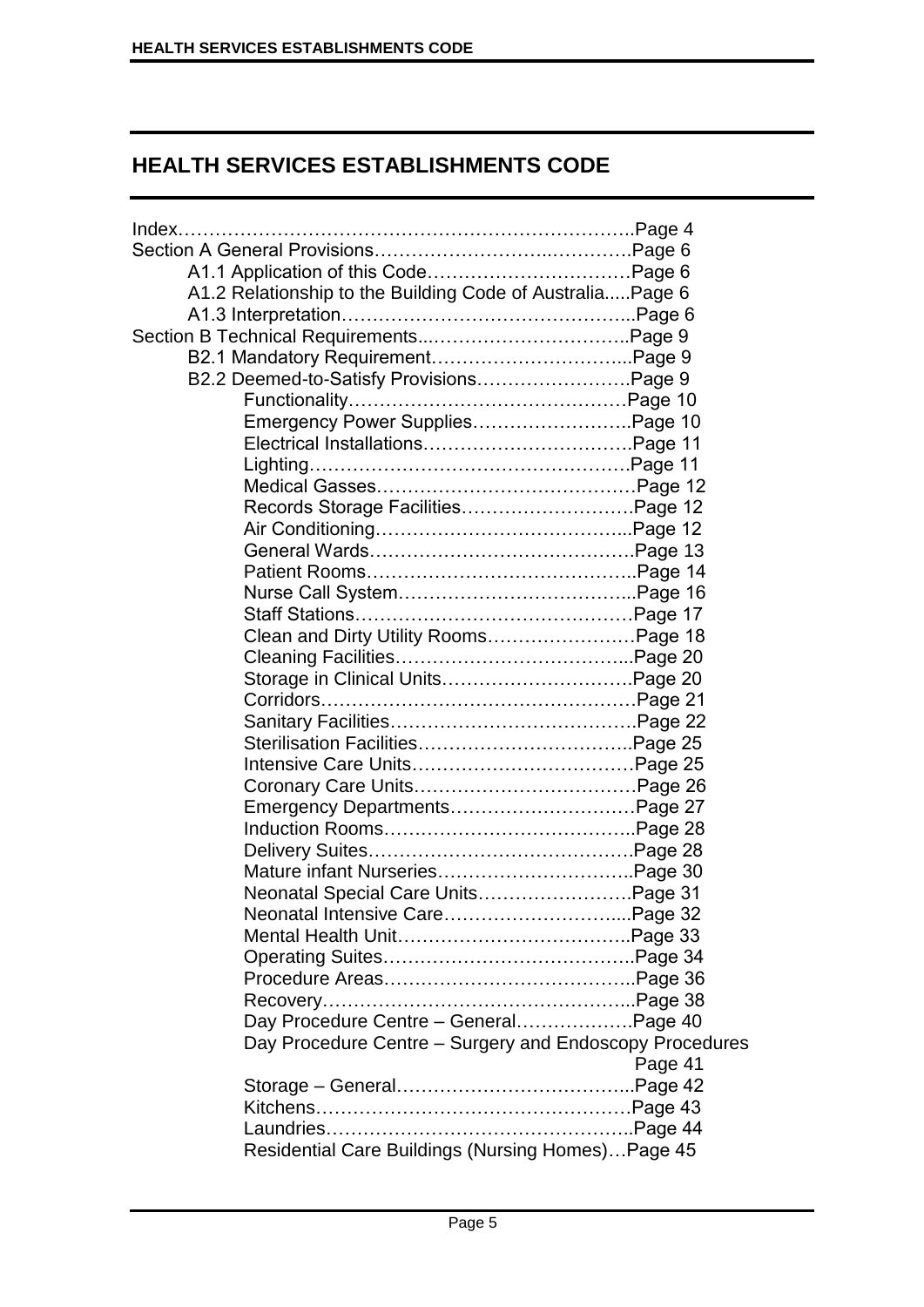# **SECTION A GENERAL PROVISIONS**

# **A1.1 Application of this Code**

This Code applies to health services establishments as defined in the *Health Services Establishments Act 2006* including:

- (a) A day procedure centre; or
- (b) A private hospital; or
- (c) A residential care service building

*Guidance Information*

The *Health Services Establishments Regulations 2011*, made under the *Health Services Establishments Act 2006,* refer to the BCA for construction requirements. The BCA refers to this Code for additional (more specific) construction requirements in Tas Part H109.

# **A1.2 Relationship to the Building Code of Australia**

This Code applies in addition to the National Construction Code (NCC) Volume 1- Building Code of Australia including the Volume 1 Appendices, Variations and Additions. Where there is a difference in requirements the higher standard or the additional requirement applies. Where in this Code there is a reference to a Clause, Table or other provision in the BCA that reference is provided to assist users but does not mean that only that reference applies. Designs and construction must meet all applicable requirements.

# **A1.3 Interpretation**

Italicised words in this Code are defined in the NCC or are defined in this Code.

In this Code the following meanings apply.

*Cleaner's sink*: A cleaner's sink supplied with hot and cold reticulated water, a soap dispenser and a towel dispenser.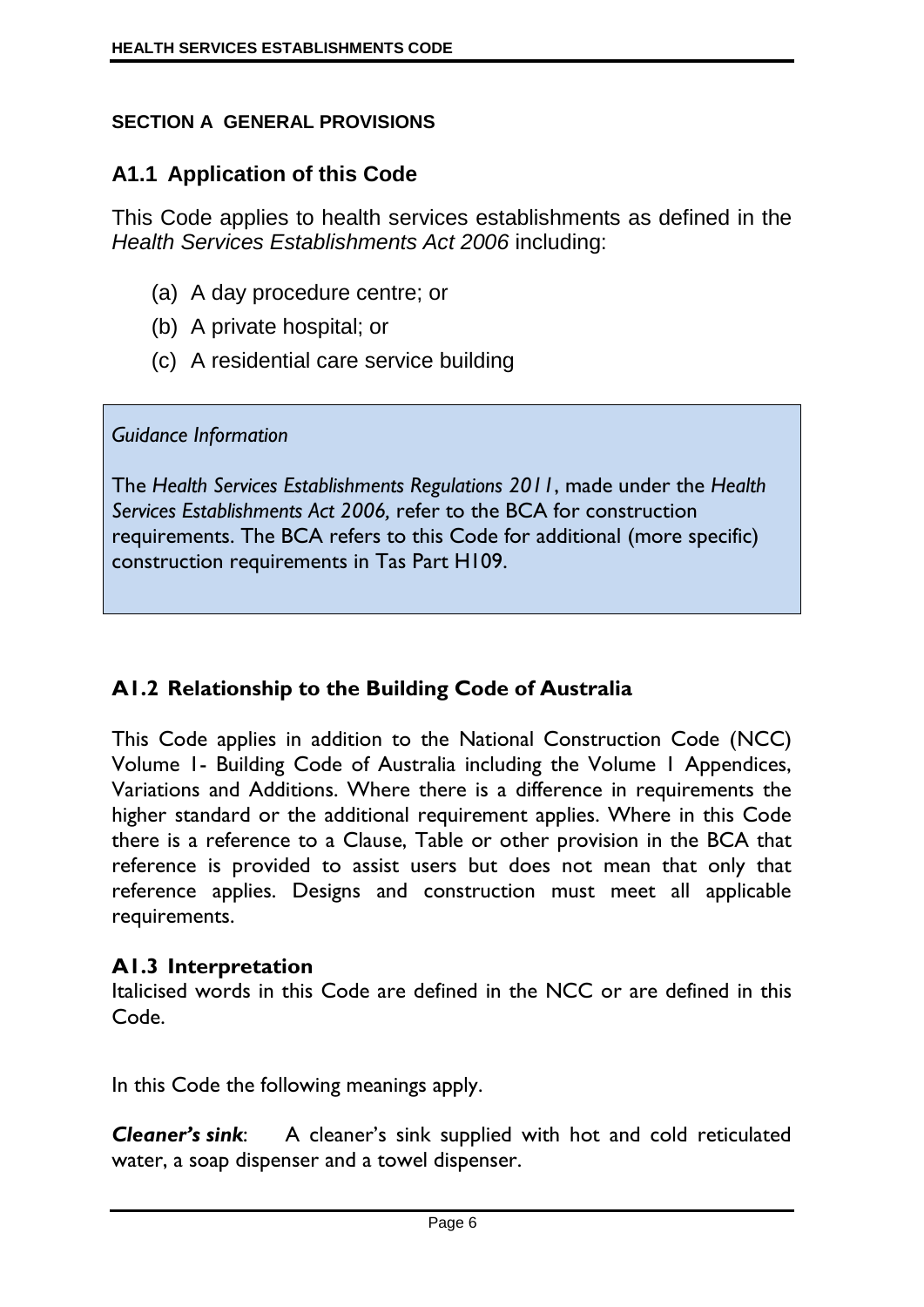*Clinical hand basin*: A hand basin for staff to perform routine and/or clinical hand washing. The basin is at least 550mm  $\times$  435 mm in dimension and supplied with hot and cold reticulated water, lever action (off at wall) or automatically activated taps, a soap dispenser, a towel dispenser and a glove dispenser.

*Clinical unit*: A designated functional area where patient care activity is performed.

# *Corridor*:

- (a) *Primary corridor*: A corridor which links departments or units but is not normally part of the public entry system, or a single corridor contained within a unit or department where critical passing is required.
- (b) *Secondary corridor*: A corridor which forms a thoroughfare within a unit or department where the passing of beds is low level and not critical.
- (c) *Tertiary corridor*: A corridor which provides links in and between units for ambulant traffic only.

*Day procedure centre*: An establishment required to be licensed under the *Health Services Establishment Act 2006* in which day procedures are carried out.

# *Electrical Socket:*

- (a) *Body Protected Electrical Socket* wired in accordance with section 3, Body Protected Electrical Areas of AS/NZS3003.
- (b) *Cardiac Protected Electrical Socket* wired in accordance with section 4 of Cardiac Protected Electrical Areas of AS3003.

*General comfort air conditioning*: Air conditioning in all clinical areas which maintains a temperature of 25 degrees centigrade with 12 air changes per hour, positive air pressure.

*General ward*: A clinical unit where patients are admitted to a bed.

*Socket outlet*: a general purpose electrical socket.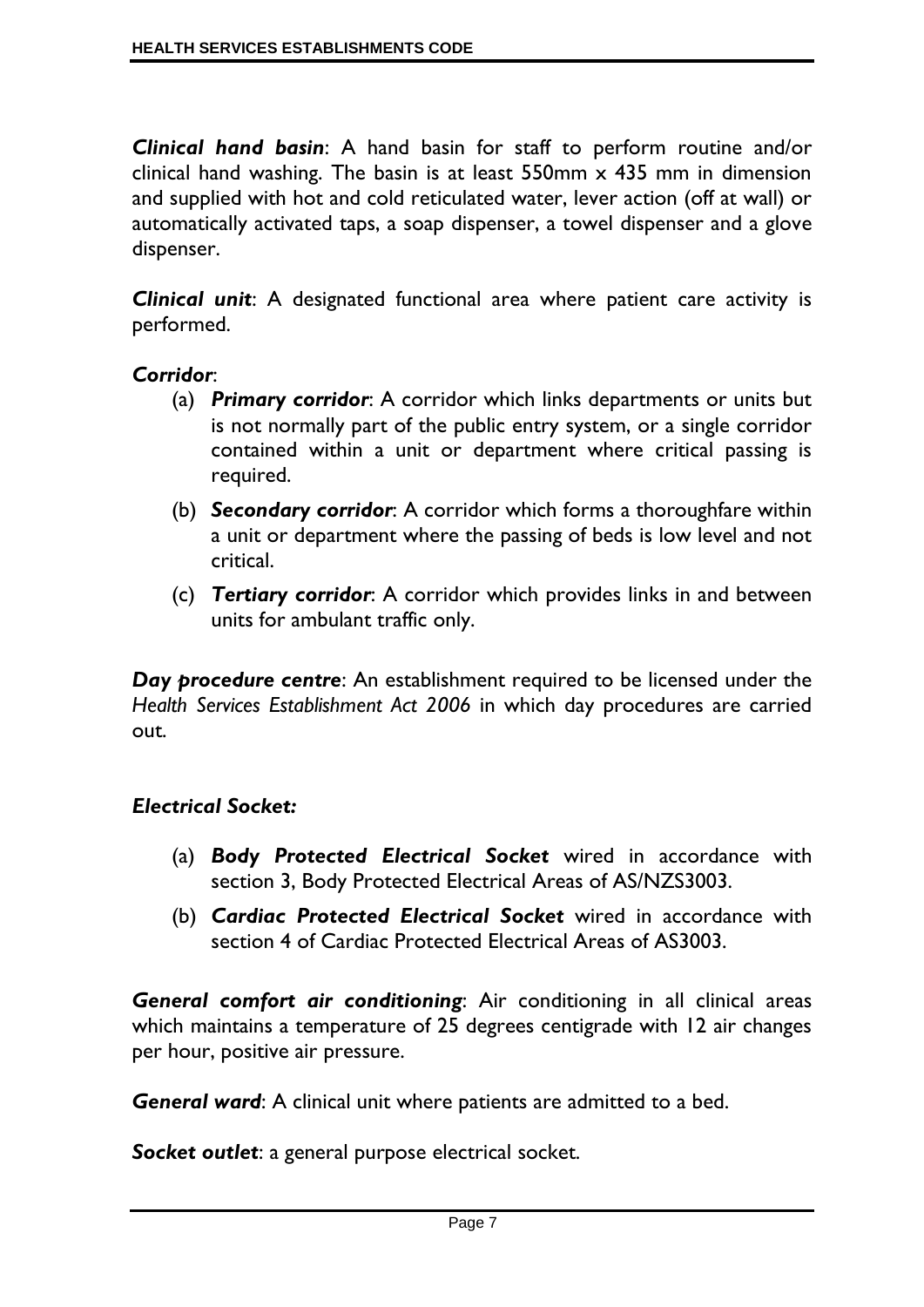*Hand basin*: A basin for patient and visitor use which is at least 450mm x 350 mm in dimension and supplied with hot and cold reticulated water. *Mental health Unit*: A clinical unit for the care of mental health patients.

*Private hospital*: An establishment required to be licensed under the *Health Services Establishment Act 2006* which is not a public hospital.

*Residential Care Building*. An establishment required to be licensed under the *Health Services Establishment Act 2006* to provide a residential care service and which is an *aged care building*.

*Scrub-up facility*: An area which contains a 'scrub-up sink' where staff perform a surgical scrub.

*Scrub-up sink*: A stainless steel trough with a 320mm splashback, 150mm front fascia, 250mm receding front, 410mm service panel, 65mm plinth and 2 to 3 tap set (40mm from side of sink to tap and 800mm between each tap) and is supplied with hot and cold reticulated water, lever action (with off at wall) or automatically activated taps and a lever action or foot action activated soap dispenser.

*Simple sedation*: Sedation involving the administration of one or more drugs to a person, that depress the person's central nervous system, to allow a procedure to be performed on the person by a medical practitioner in a way that  $-$ 

- (a) allows communication with the person to be maintained while the procedure is being performed; and
- (b) makes loss of the person's consciousness unlikely.

*Utility sink*: A stainless steel sink supplied with hot and cold reticulated water and lever action (with off at wall) or automatically activated taps, and has a bowl or bowls each a minimum of 455mm x 600 mm x 250mm (depth) and a 300mm splash back.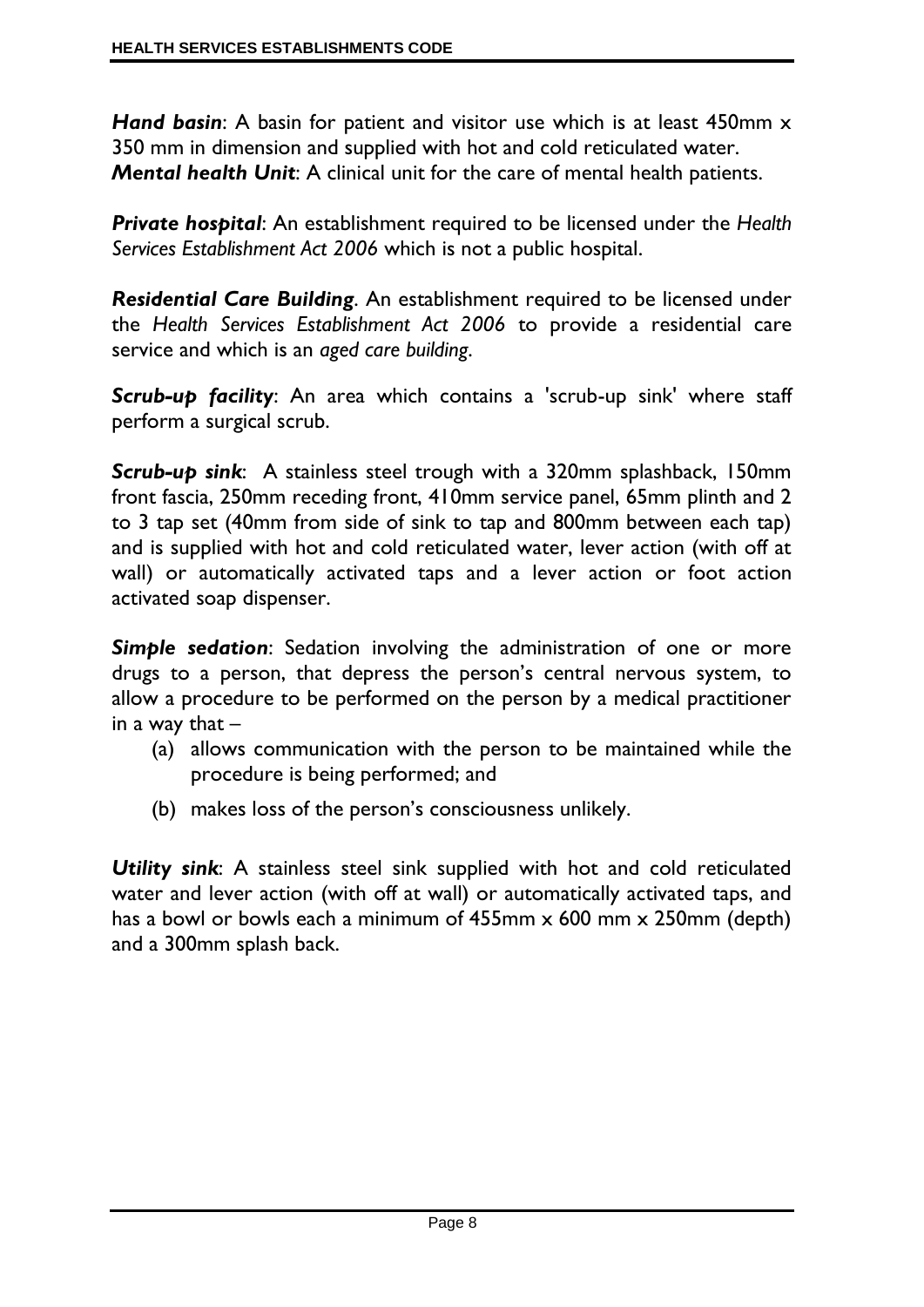# **SECTION B TECHNICAL REQUIREMENTS**

# **B2.1 Mandatory Requirement**

Health services establishments as defined in the *Health Services Establishments Act 2006* including a day procedure centre, a private hospital or a residential care service building must be designed and constructed in accordance with the Performance Requirements P1 to P38 of this Code.

# **B2.2 Deemed-to-Satisfy provisions**

A Deemed-to-Satisfy provision A1 to A38 of this Code meets the corresponding Performance Requirement. Where stated, approval from the Department of Health and Human Services (DHHS) must be obtained for a particular aspect of a design.

#### *Guidance Information*

*(A) Spread of infection (applies to all performance criteria)*

*In determining whether the performance criteria in respect to spread of infection has been satisfied, the following provide guidance-*

- *(a) Australian Standard AS 4187; and*
- *(b) Gastroenterological Nurses Society of Australia (GENSA) Guidelines.*

#### *(B) Sterilisation facilities*

*In determining whether the performance criteria P17, P26 and P27 in respect to sterilisation facilities have been satisfied, the following provide guidance -*

*(a) Standards for the Operation of Sterilising Services – National Co-ordination Committee on Therapeutic Goods; and*

*(b) Australian Standard AS 4187.*

#### *(C) Emergency department*

*In determining whether the performance criteria P20 in respect to the design guide and spread of infection have been satisfied, the following provide guidance -*

*(a) Design Guidelines, 1998- Australian College for Emergency Medicine.*

#### *(D) Recovery from anaesthesia*

*In determining whether the performance criteria P28 in respect to recovery from anaesthesia has been satisfied, the following provide guidance -*

*(a) Care of Patients Recovering from Anaesthesia - Australian and New Zealand College of Anaesthetists.*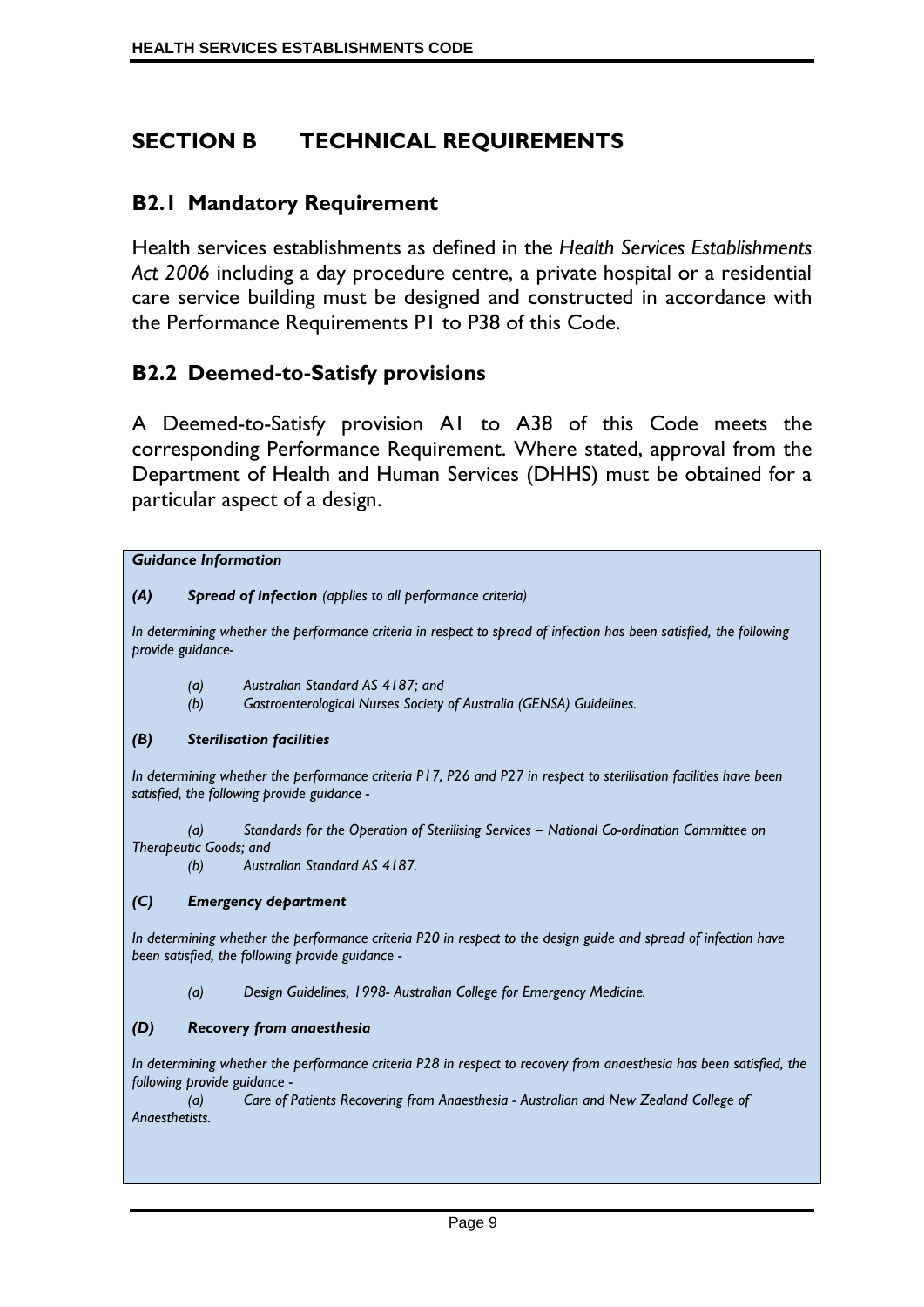#### **Functionality**

- **P1** A *health services establishment* must be suitably planned and fitted out to allow the effective and efficient functioning of the establishment, taking into consideration-
	- (a) the plan layout; and
	- (b) adjacencies of suites, rooms and facilities; and
	- (c) the suitability of room sizes where not nominated in the acceptable solution; and
	- (d) administration and office facilities; and
	- (e) accessibility to facilities by patients, staff, and others as required; and
	- (f) patient privacy; and
	- (g) location of furniture, fixtures, service sockets, and display panels.

#### **Emergency Power Supply**

**P2** A *health services establishment* must have access to an emergency power supply to ensure the care and safety of patients, and the safety of staff at all times.

#### **A1** There are no corresponding acceptable solutions provided for the performance criteria P1. DHHS approval is required.

- **A2** A backup generator is provided in a *health services establishment* to ensure uninterrupted power is supplied to-
	- (a) intensive care units; and
	- (b) operating theatres;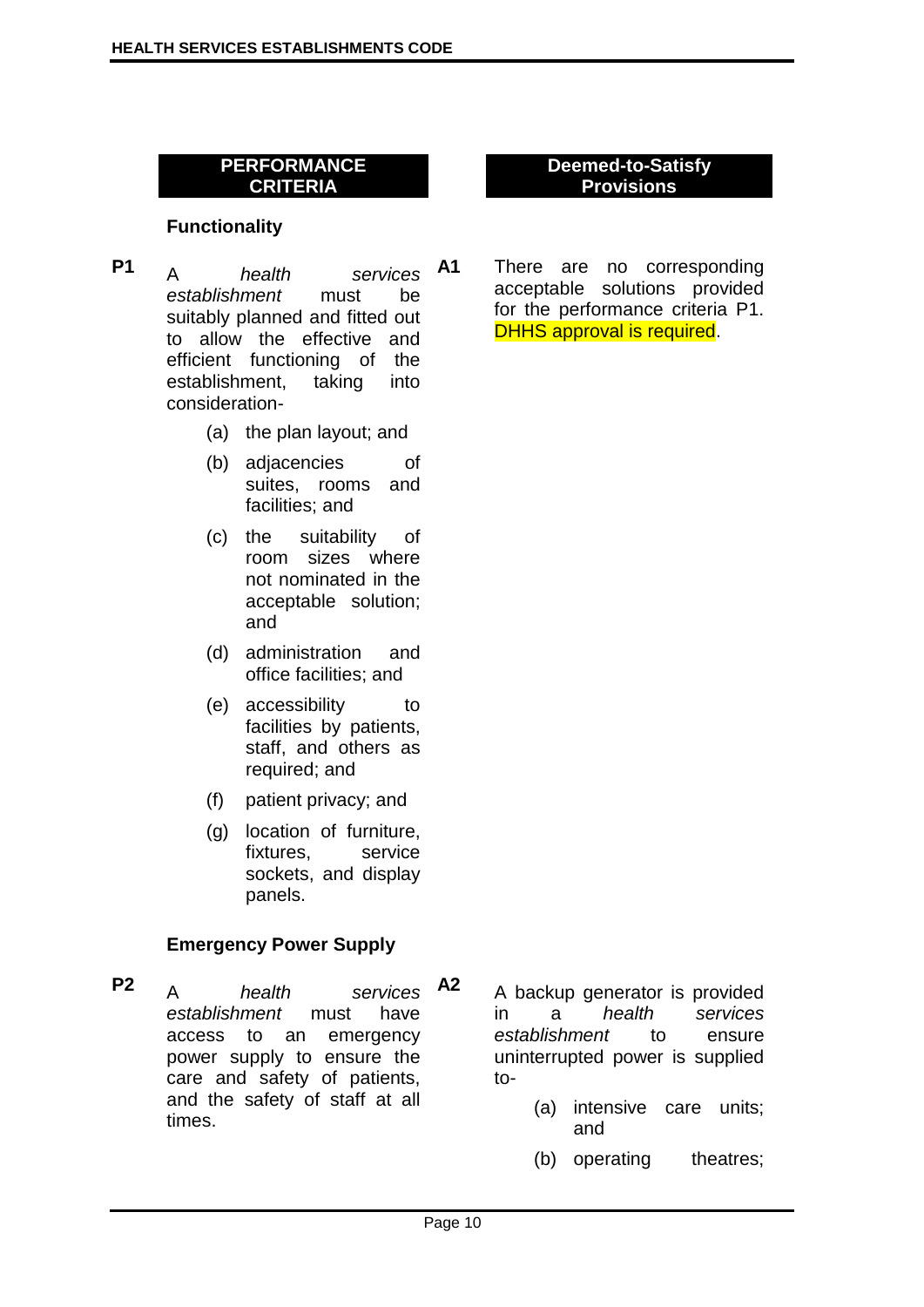#### **Deemed-to-Satisfy Provisions**

#### and

- (c) coronary care units; and
- (d) procedure rooms; and
- (e) induction rooms; and
- (f) neonatal special care units; and
- (g) delivery suites; and
- (h) emergency departments; and
- (i) at least 1 socket for each *clinical unit*

#### **Electrical Installations**

- **P3** A *health services establishment* must provide electrical components, fittings, appliances, equipment and apparatus to a standard that will provide a safe environment for patients, staff and visitors at all times.
- **A3** A *health services establishment* must be provided with electrical fittings, appliances, equipment and apparatus in accordance with AS/NZS 3003

#### **Lighting**

- **P4** A *health services establishment* must provide lighting that will provide a safe environment for patients, staff and visitors at all times.
- **A4** A *health services establishment* must be provided with -
	- (a) lighting in accordance with AS/NZS 1680.2.5; and
	- (b) night lighting in *general wards* and associated *corridors* in accordance with Section 10.1 of AS1680.2.5.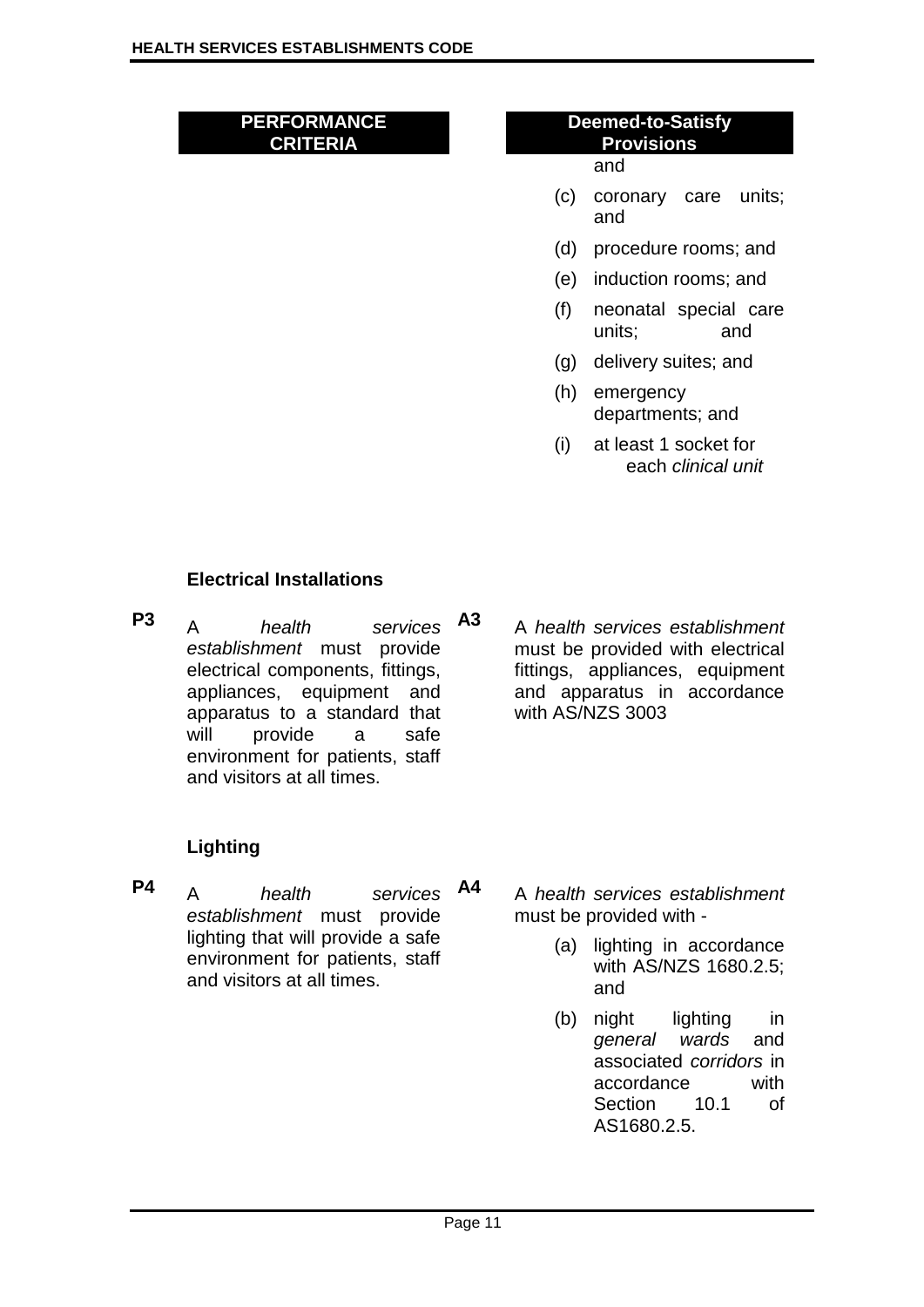#### **Deemed-to-Satisfy Provisions**

#### **Medical Gases**

**P5** A *health services establishment* must provide medical gases that will provide a safe environment for patients, staff and visitors at all times.

**A5** A *health services establishment* must be provided with medical gases in accordance with AS2896.

#### **Records Storage Facilities**

**P6** A *health services establishment* must provide an appropriate secure record storage facility to ensure patient confidentiality at all times. **A6** A *health services establishment* must be provided with a 1 hour (1010 deg. centigrade) fireproof compartment in accordance with AS4390.6. to store all patient medical records and registers in.

#### **Air Conditioning**

**P7** A *health services establishment* must provide appropriate air temperature control that will provide a safe and comfortable environment for patient, staff and visitors.

**A7** A *health services establishment* must be provided with -

- (a) *general comfort air conditioning* in all *clinical units*; and
- (b) air conditioning with specific requirements as follows-
	- (i) separate air conditioning to clean areas (including sterile storage areas) with no common supply to systems serving other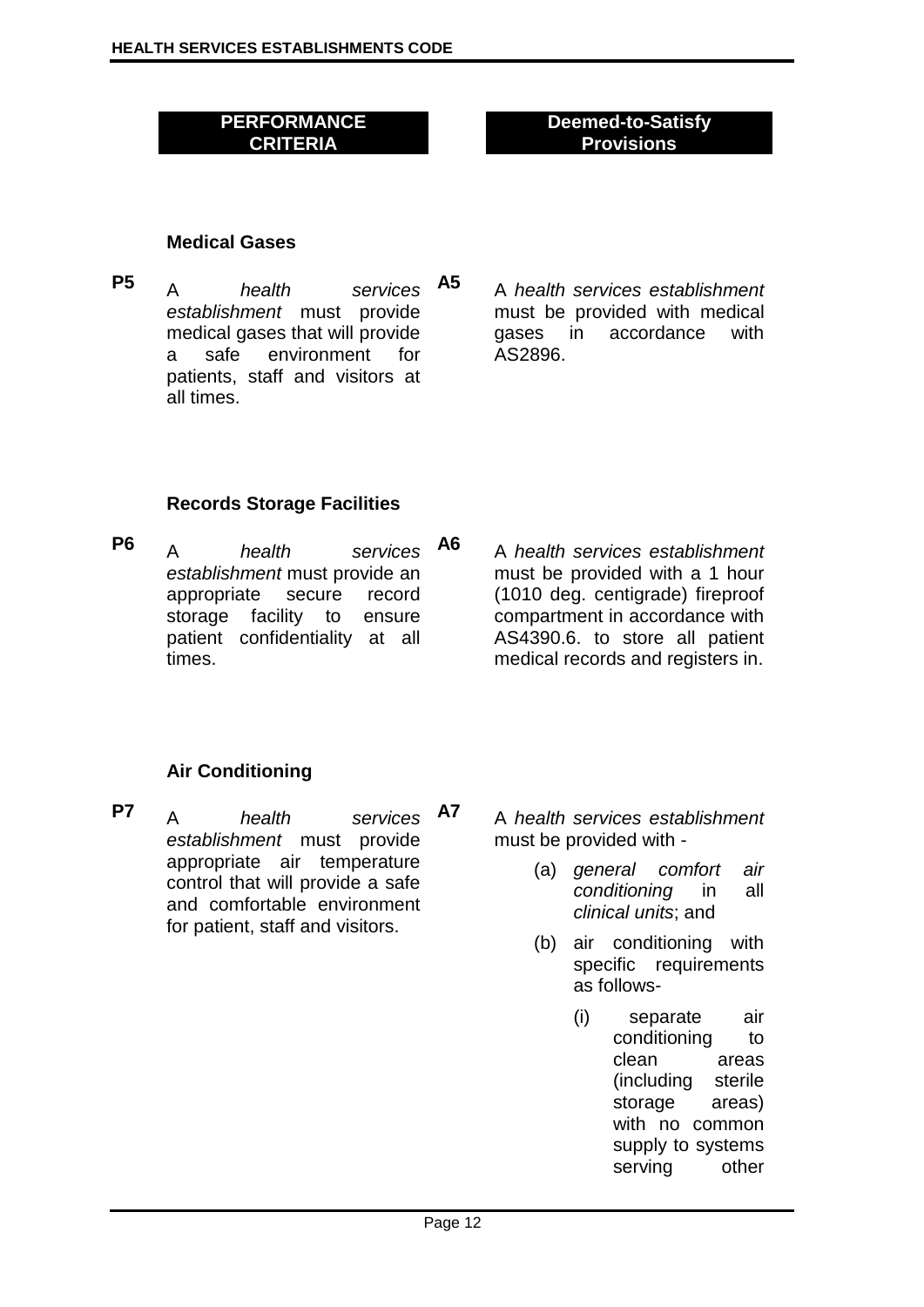#### **Deemed-to-Satisfy Provisions**

areas; and

- (ii) clean areas (including sterile storage areas) are positive airpressured in relation to other areas so that the air flow pattern is out and away from these areas; and
- (iii) dirty areas are air conditioned and negative airpressured so air flow from all other areas is into these areas; and
- (iv) all sterile areas including sterile stock storage areas have a twostage air filtration system; and
- (v) operating theatres have HEPA filters (absolute with arrestance efficiency filters of 99.97%).

# **General Wards**

- **P8** A *general ward* in a *private hospital* must facilitate the safety and care of patients, and the safety of staff, at all times taking into consideration-
	- (a) model of care; and
	- (b) floor area; and
- **A8** A *general ward* in a *private hospital*-
	- (a) must be a *clinical unit*; and
	- (b) must be located on a single level of the building; and
	- (c) must provide access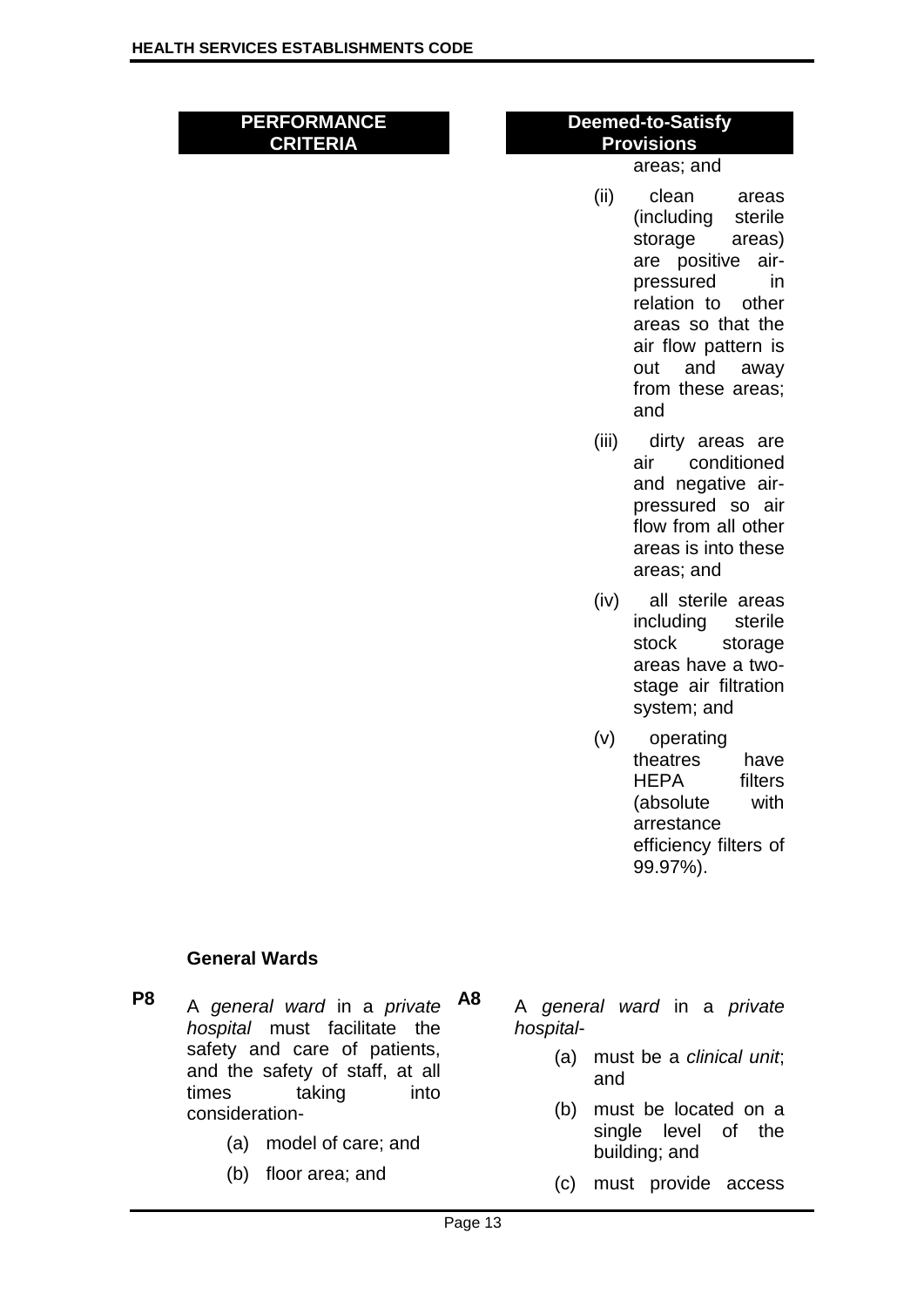- (c) access; and
- (d) facilities.

#### **Deemed-to-Satisfy Provisions**

for patients to a sitting room, within close proximity to the ward, with a minimum floor area of  $13m^2$ ; and

- (d) must be provided with a-
	- (i) fixed lockable storage facility for medication and dangerous drugs; and
	- (ii) *clinical hand basin* in each single or multiple bed room, or one located outside the room in close proximity to the room's entry; and
	- (iii) a *hand basin* in each ensuite, toilet or bathroom.

#### **Patient Rooms**

- **P9** A room for the purpose of patient accommodation in a *private hospital* must facilitate the safety and care of patients, and the safety of staff, taking into consideration-
	- (a) floor area; and
	- (b) access; and
	- (c) facilities.

**A1** In a *private hospital*-

- (a) a patient room must have a minimum floor area of-
	- $(i)$  15m<sup>2</sup> for single bed accommodation; or
	- (ii)  $22m^2$  for 2 bed accommodation; or
	- (iii)  $33m^2$  for 3 bed accommodation; or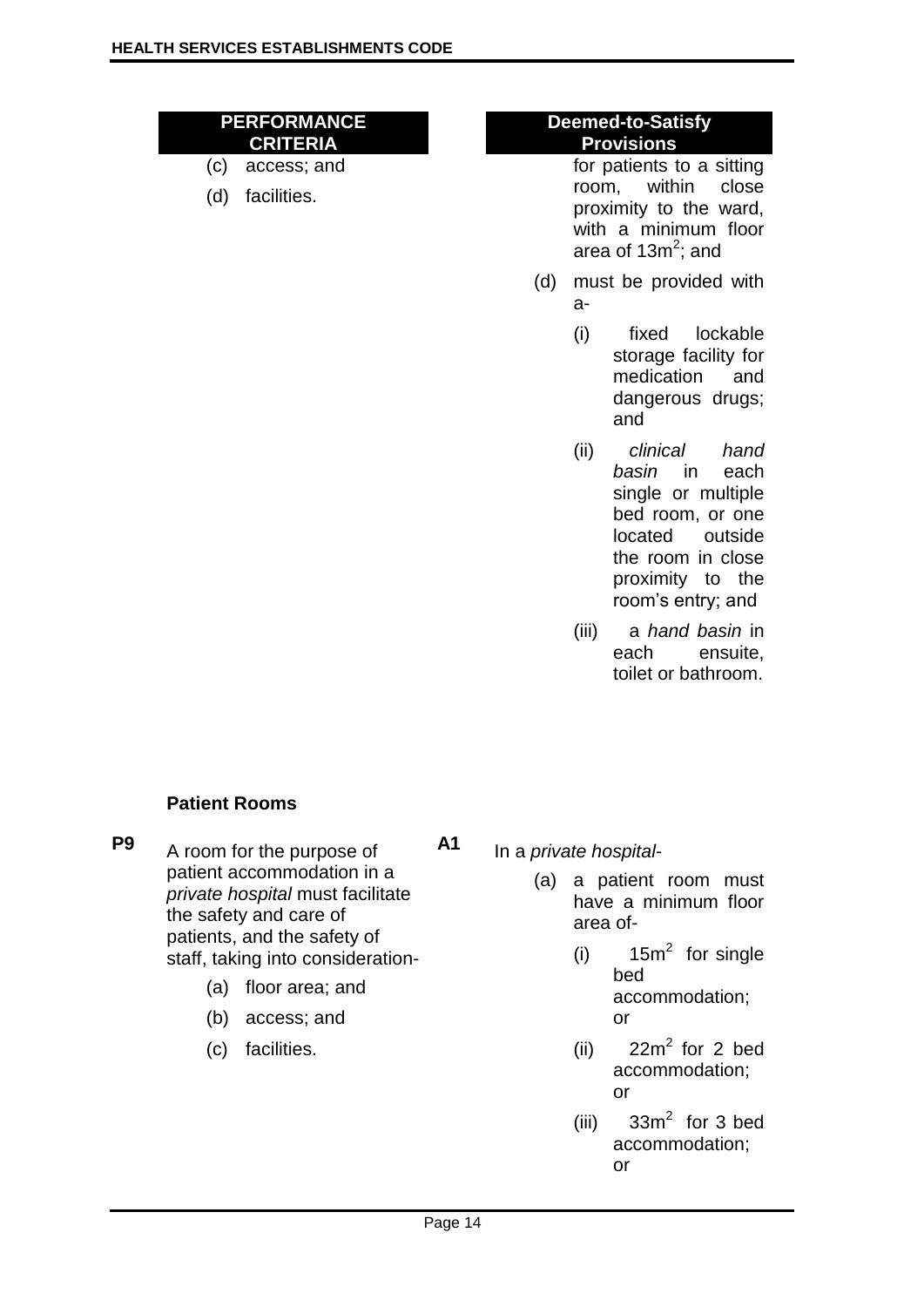- $(iv)$  11 $m<sup>2</sup>$ per patient for accommodation for 4 of more maternity patients; or
- (v)  $10.75m^2$ per patient for accommodation for 4 or more nonmaternity patients; and
- (b) a patient room-
	- (i) must have a door of 1.2 m minimum width opening directly onto a *corridor*; and
	- (ii) does not have direct access to another patient's room; and
- (c) a patient room is must be provided with-
	- (i) a minimum of 6 *socket outlets* to every bed location wall mounted nominally 1200mm above finished floor level; and
	- (ii) a wall mounted *socket outlets* elsewhere in the room 300 mm above finished floor level; and
	- (iii) a *socket outlet* and connection point for television; and
	- (iv) a connection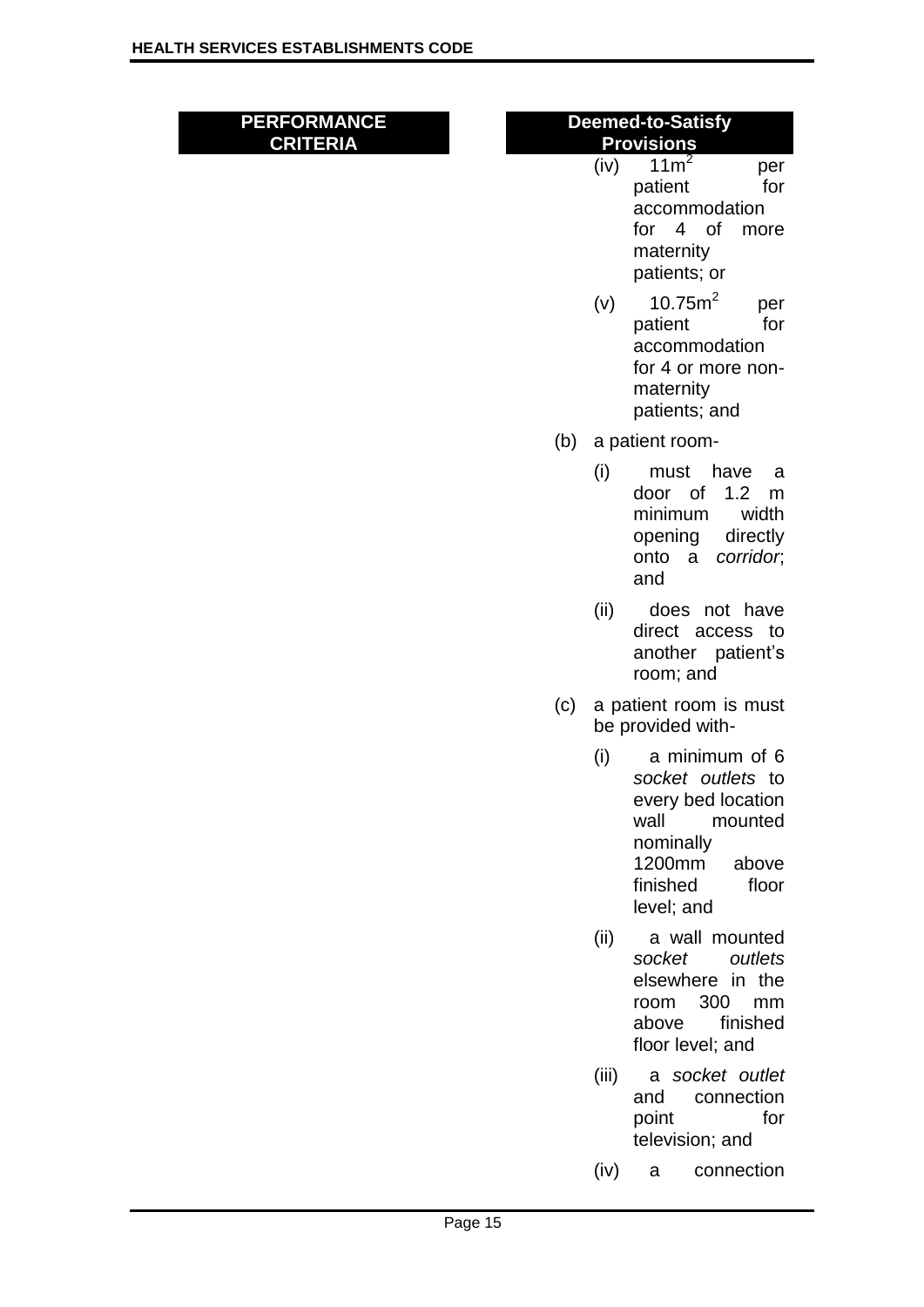#### **Deemed-to-Satisfy Provisions**

point (*socket outlets* or other) for patients' nightlight and reading light.

# **Nurse Calling System**

**P10** A *health services establishment* must provide a call system that allows patients and staff to alert nurses and other health care staff in a discreet manner at all times.

**A10** A *health services establishment* must be provided with a nurse call system that has-

- (a) visual and audible notification of general and emergency help needed by patients and staff; and
- (b) a call point located beside each patient bed; and
- (c) a call point located in each patient area such as lounge, holding / treatment / recovery bays, operating theatres, procedure rooms, labour rooms, nurseries, interview rooms and patient bathrooms, showers, toilets and change areas; and
- (d) a call point for emergency use located in each *clinical unit*; and
- (e) an annunciator panel or panels, visible from all parts of the *clinical*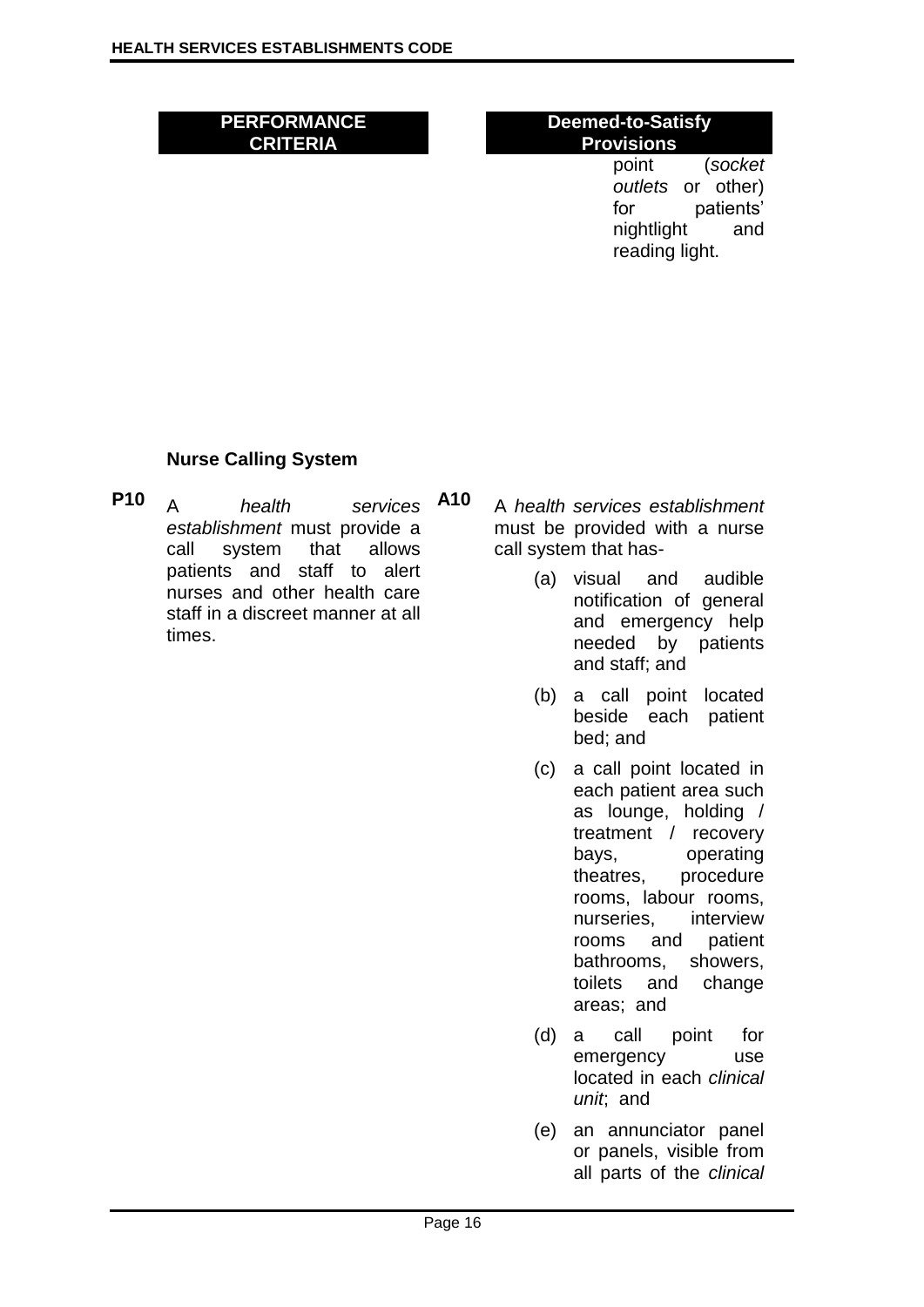#### **Deemed-to-Satisfy Provisions**

*unit*, to display the point of origin of the call; and

- (f) a display above the entry door to each room, visible from the *corridor*, to indicate the point of origin of the call; and
- (g) 2 alarm sounds dedicated to nurse call and emergency call respectively, audible from all parts of the *clinical unit*, which activates simultaneously with the visible display, indicating the point of origin of the call; and
- (h) no method of deactivation of the call other than at its source.

# **Staff Stations**

- **P11** A *clinical unit* in a *health services establishment* must provide a suitable area to facilitate the care and safety of patients.
- **A11** A *clinical unit* in a *health services establishment* must be provided with a staff station located within it which is-
	- (a) a minimum of  $12m^2$  in floor area; and
	- (b) centrally located; and
	- (c) located to allow clear access to all patient areas and *corridors* at all times; and
	- (d) located to allow a clear view of a nurse call annunciator panel, in accordance with A10(e) at all times.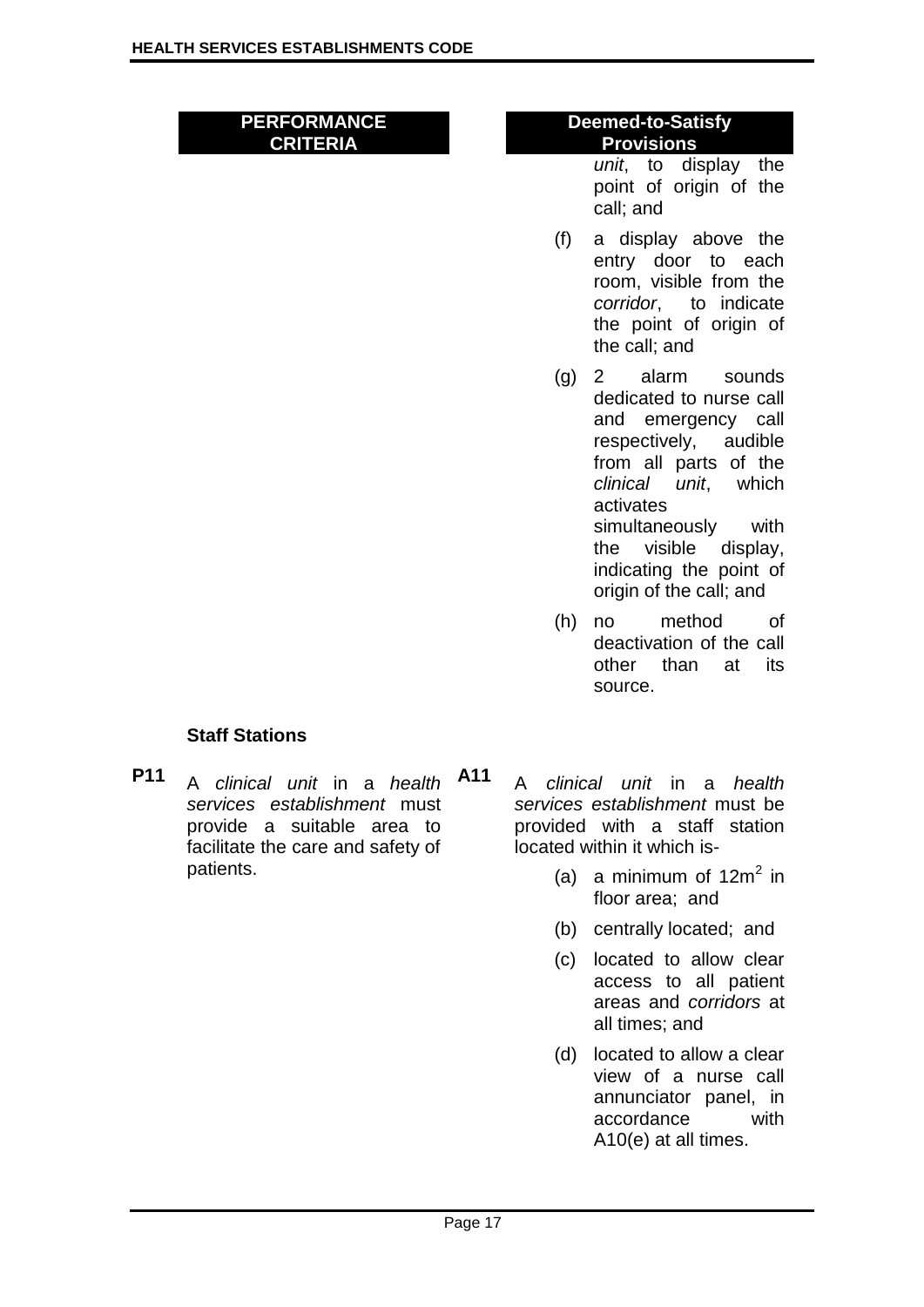#### **Clean and Dirty Utility Rooms**

**P12** A *health services establishment* must provide suitable ancillary facilities for clean and dirty utilities for each *clinical unit* to ensure the safety and care of patients, and the safety of staff at all times.

- **A12** (a) A clean utility room must be provided and dedicated to each *clinical unit* in a *health services establishment* which has-
	- (i) a minimum floor area of  $10m^2$ : and
	- (ii) a storage facility for sterile supplies, instruments, equipment and procedural trolleys and which may be used for the storage and recharging of pumps; and
	- (iii) coved splashbacks and sealed impervious bench-tops and cupboards; and
	- (iv) at least one *utility sink*; and
	- (v) a *clinical hand basin.*
	- (b) A dirty utility room must be provided and dedicated to each *clinical unit* and which has-
		- (i) a minimum floor area of 10m<sup>2</sup>; and
		- (ii) vermin-proofed accesses and penetrations; and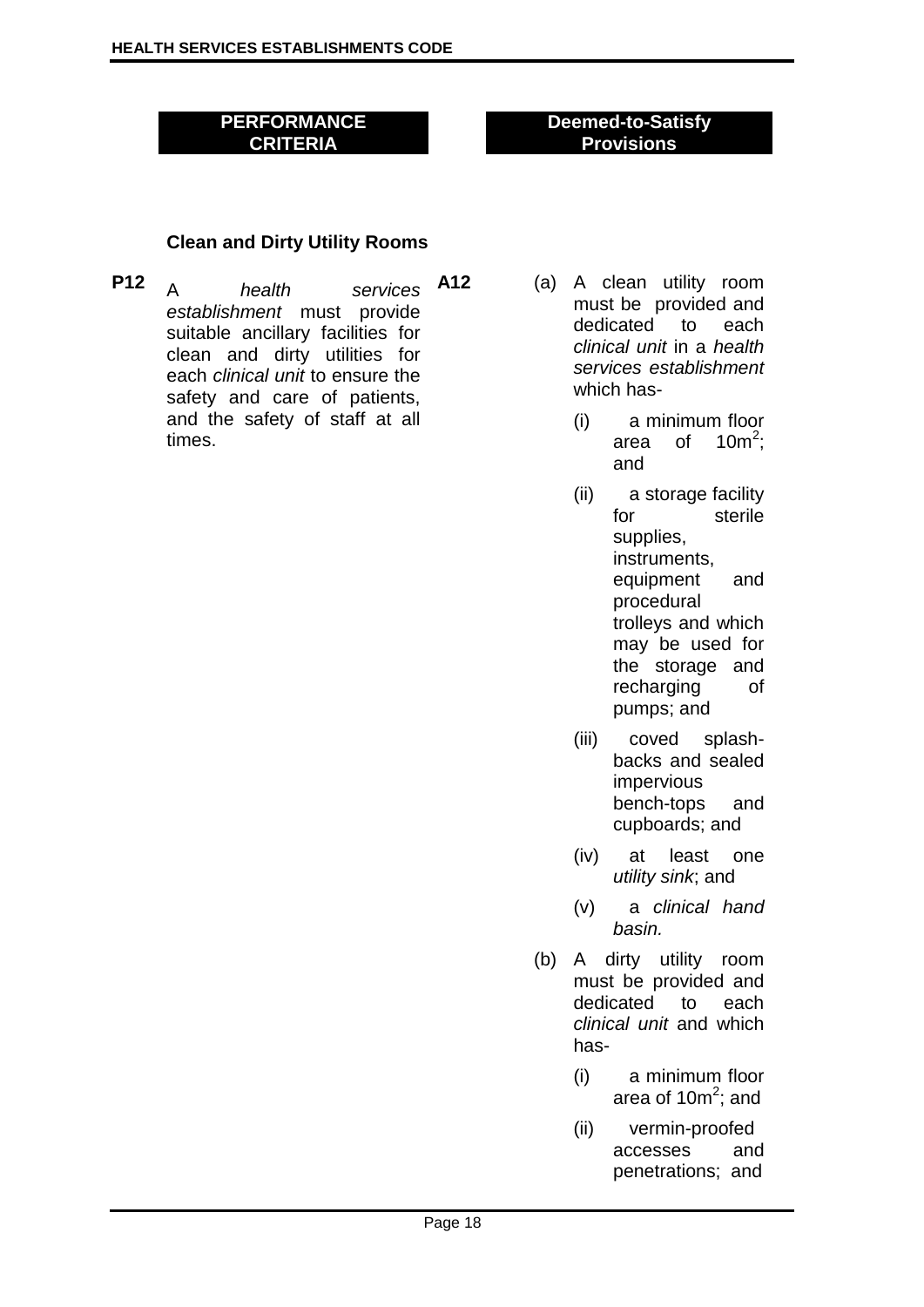- (iii) a bed pan sanitiser, a bed pan and urinal rack, a utensil washer for bowls and dishes, and a rim-flushing sink or sluice; and
- (iv) at least one *utility sink*; and
- (v) a *clinical hand basin*; and
- (vi) cupboards for the storage of disposable and cleaning items; and
- (vii) coved splashbacks and sealed impervious bench-tops and cupboards; and
- (viii) an exhaust fan capable of providing sufficient air changes to maintain a constant odour free and hygienic area; and
- (ix) an access door fitted with a selfclosing device that maintains the door in a closed position when not in use; and
- (x) floors and wall finishes which are seamless, impervious or welded, and washable, the floors being non-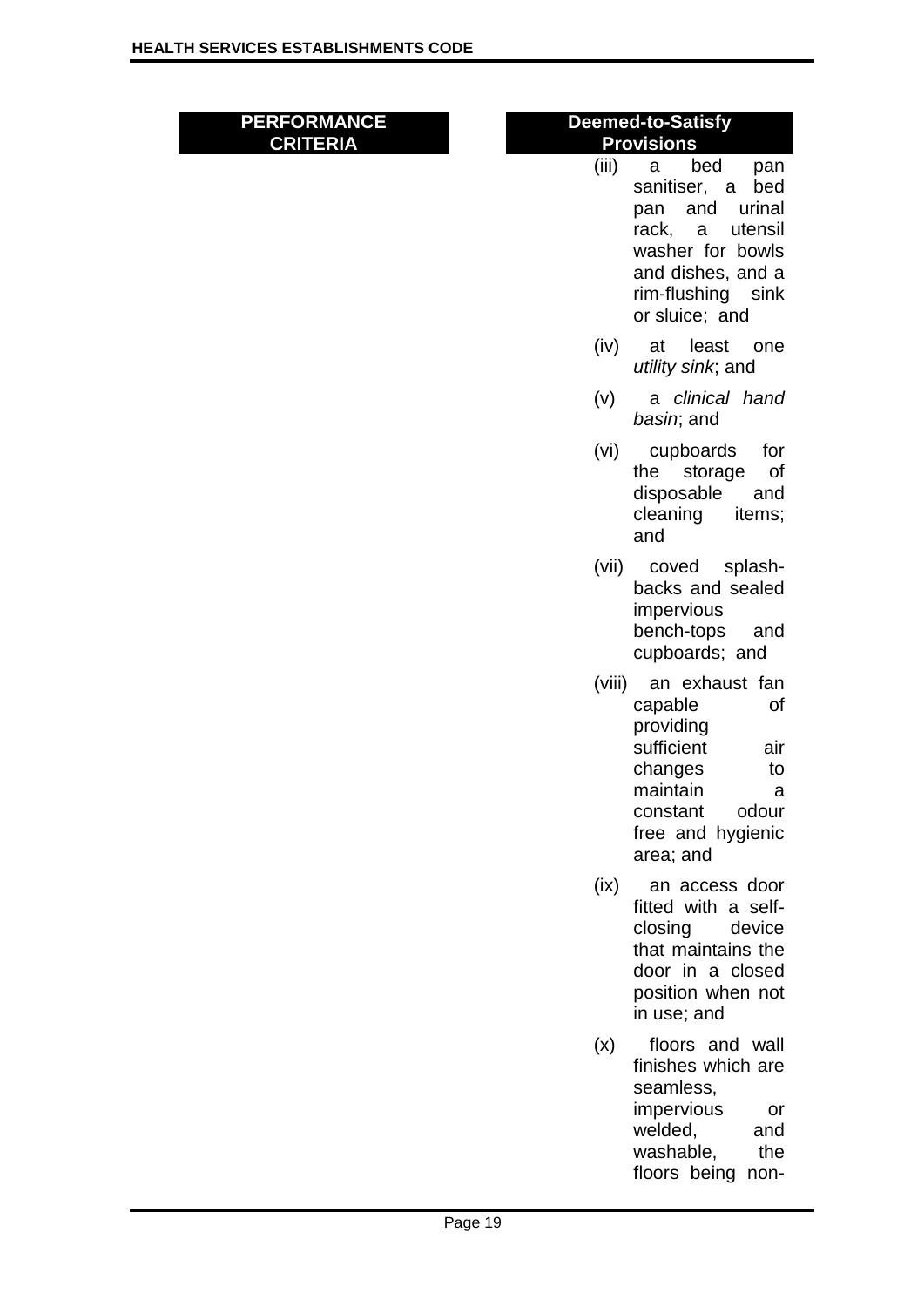#### **Deemed-to-Satisfy Provisions**

slip and graded to fall to a floor waste.

# **Cleaning Facilities**

**P13** A *clinical unit* in a *health services establishment* must have adequate facilities to enable the efficient and timely cleaning of the unit.

**A13** A separate lockable cleaners' room located within close proximity of a *clinical unit* must be provided which has-

- (a) a minimum floor area of  $4m^2$ ; and
- (b) a cleaner's sink; and
- (c) a storage facility for cleaning agents, supplies, equipment, disposal of flowers, vases, general waste and cleaning trolleys.

#### **Storage In Clinical Units**

**P14** *Clinical units* in a *private hospital* must contain suitable storage facilities, which enable the efficient, and safe care of patients, and the safety of staff at all times.

**A14** A *private hospital* must have-

- (a) general storage facilities provided in all *clinical units* except *general wards* which are-
	- (i) a minimum of 9m<sup>2</sup> in floor area; and
	- (ii) located in a low traffic area within the unit with access to all patient areas; and
- (b) equipment storage facilities provided in all *general wards* which are-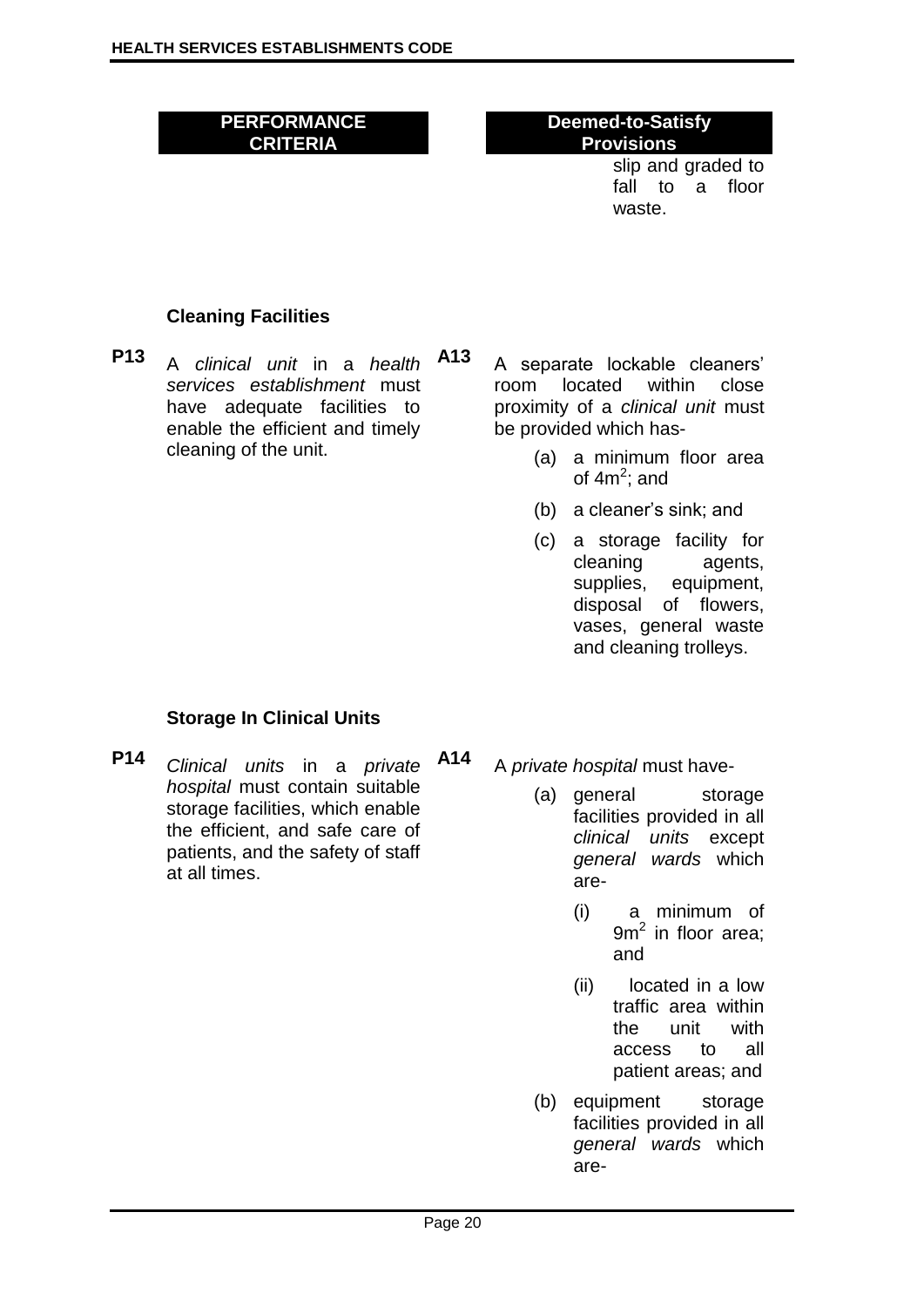#### **Deemed-to-Satisfy Provisions**

- (i) a minimum of  $20m^2$  in floor area; and
- (ii) located in a low traffic area within<br>the ward with the ward access to all patient areas.

#### **Corridors**

- **P15** All types of *corridors* in a *private hospital* must be adequate to facilitate the care and safety of patients, and the safety of staff, taking into consideration-
	- (a) dimensions; and
	- (b) support aids.
- **A15** (a) A *primary corridor* in a private hospital must have-
	- (i) a minimum width of 2.2m clear of handrails and other obstacles; and
	- (ii) a handrail on one side.
	- (b) A *secondary corridor* in a private hospital must have-
		- (i) a minimum width of 1.8m clear of handrails and other obstacles; and
		- (ii) a handrail on one side.
	- (c) A tertiary *corridor* in a *private hospital* must be constructed in accordance with AS 1428.1 and AS 1428.2 Subsection 6.5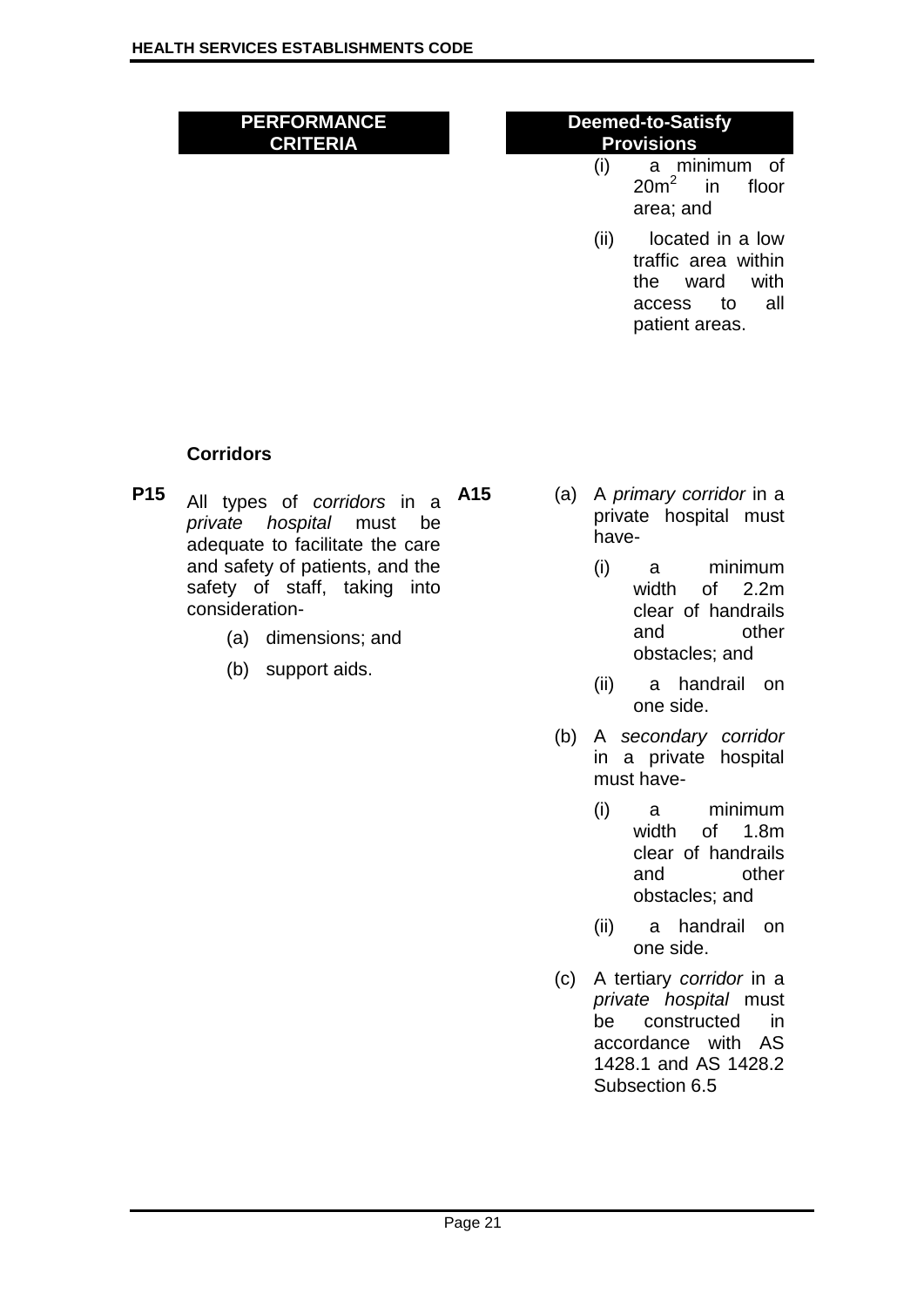#### **Sanitary Facilities**

- **P16** Sanitary and bathing facilities in a *health services establishment* must be adequate to facilitate the care and safety of patients, and the safety of staff, taking into consideration-
	- (a) patient numbers; and
	- (b) disabled use; and
	- (c) location; and
	- (d) staff; and
	- (e) temperature control; and
	- (f) special equipment; and
	- (g) ease of use; and
	- (h) finishes; and
	- (i) safety of use; and
	- (j) vermin and insect infestation; and
	- (k) emergency access.

- **A16** Sanitary and bathing facilities in a *health services establishment* must be provided in accordance with the following:
	- (a) *General wards* must have-
		- (i) ensuites which are of a minimum of  $3.5m^2$  in floor area and capable of accommodating a patient and at least 1 person assisting; or
		- (ii) a minimum of 1 WC per 4 patients; and
		- (iii) a minimum of 1 shower, suitable for use with a mobile shower chair, per 6 patients.
	- (b) Each *clinical unit* must have a minimum of 1 WC, shower and basin for use by patients with disabilities in accordance with AS 1428.1 and AS1428.3 where paediatric facilities are provided.
	- (c) Showers and baths must be located to provide access to patients for whom they are intended.
	- (d) The following must be provided for staff use:
		- (i) 1 WC in each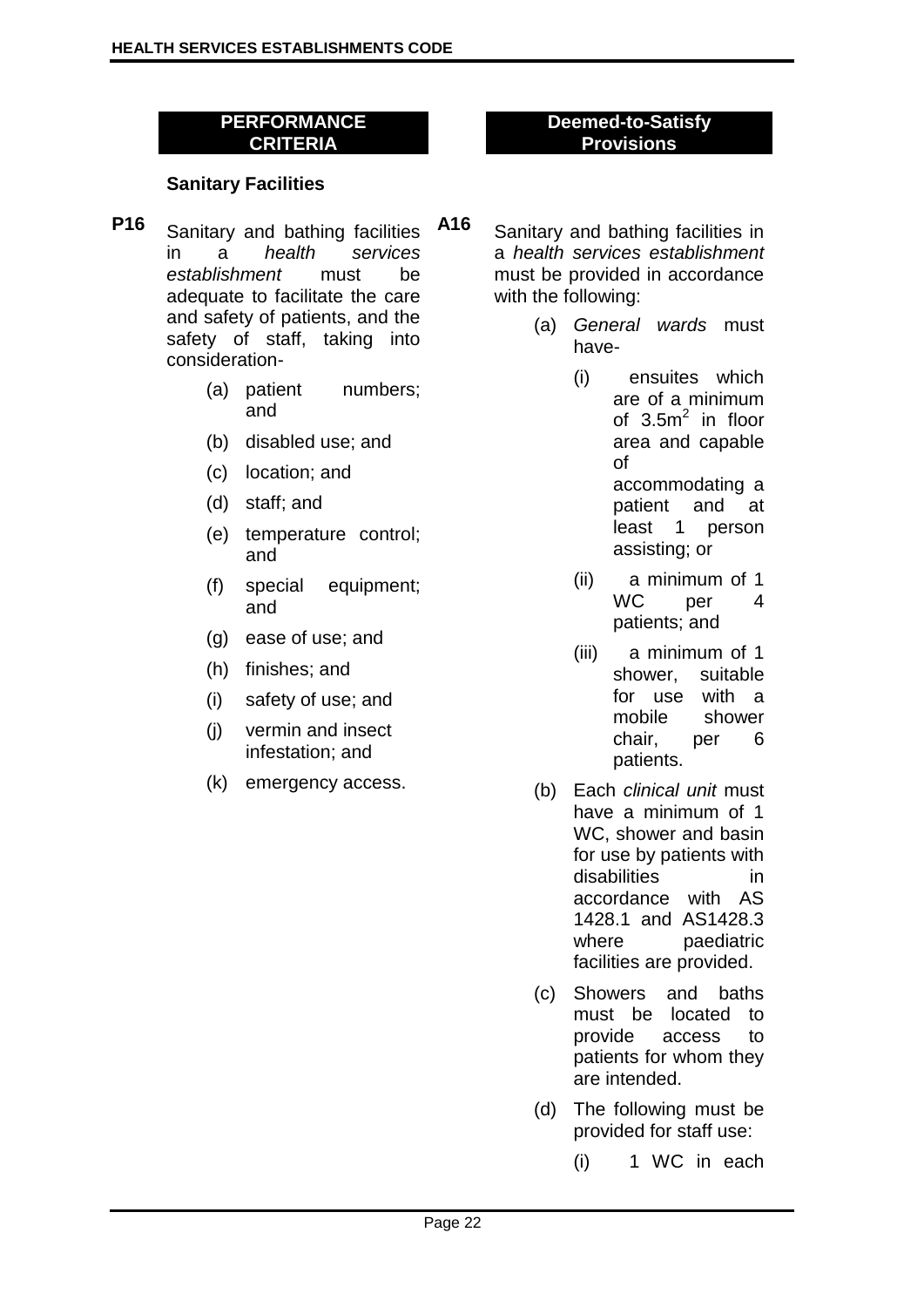#### **Deemed-to-Satisfy Provisions**

*clinical unit*.

- (ii) 1 shower within the *facility*.
- (e) Thermostatically controlled hot water installations must be installed in accordance with AS/NZS 3666.1.
- (f) A *private hospital* must provide-
	- (i) a minimum of 1 bathroom, capable of facilitating a mobile bath trolley or an assisted bath with a mechanical lifting device; and
	- (ii) seating for at least 1 person in the dressing areas of all shower and bathrooms.
- (g) All bathrooms, ensuites, WCs and shower cubicles must be provided with-
	- (i) securely fitted grab rails and/or guide bars for the assistance of patients in accordance with AS1428.1 and AS1428.3 where paediatric facilities are provided; and
	- (ii) a flexible hand held shower unit for all showers other than those in *mental health*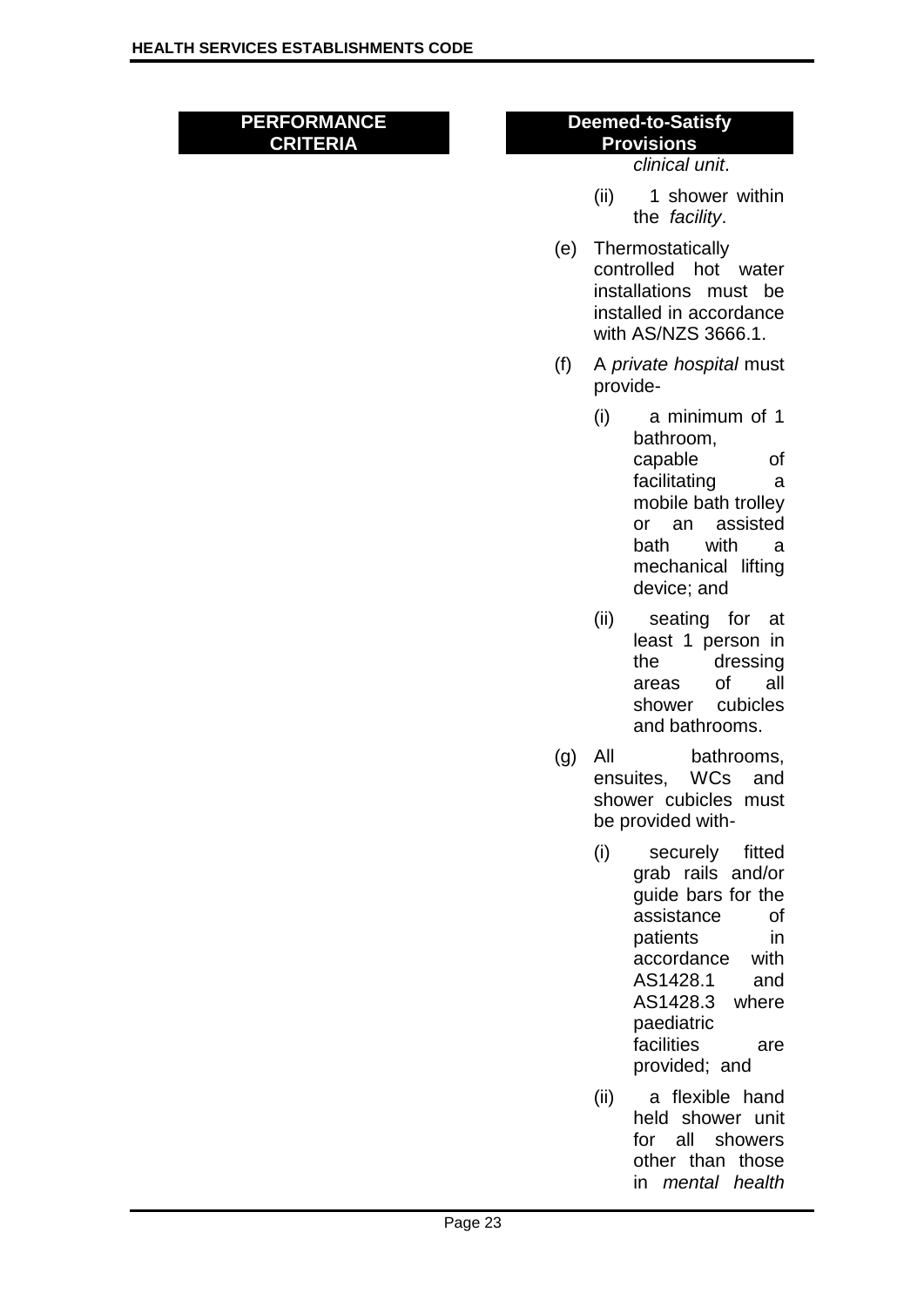#### **Deemed-to-Satisfy Provisions**

*units*.

- (h) All bathrooms, ensuites, WCs, and shower cubicles must have-
	- (i) floors that are slip resistant and graded to fall to a floor waste; and
	- (ii) intersections of walls and floors are coved in continuous materials; and
	- (iii) floor and wall finishes which are seamless or welded, impervious, and washable.
- (i) A shower must not be installed over a plunge bath.
- (j) All bathrooms, ensuites, WCs and shower cubicles must be constructed to prevent the intrusion of insects or vermin.
- (k) All bathrooms, ensuites, WCs and shower cubicles must be accessible at all times (including in the event of an obstruction preventing normal door swing).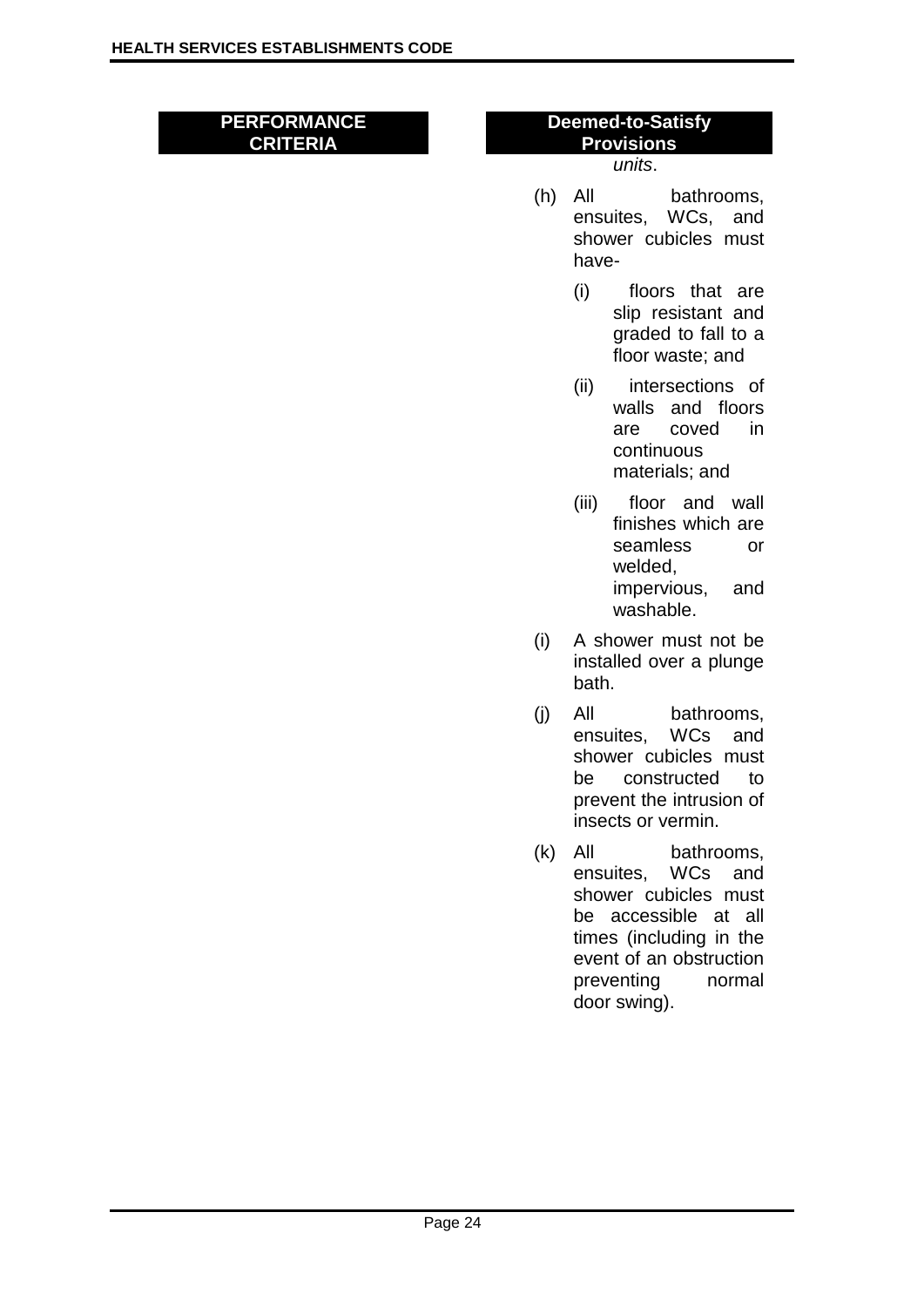#### **Sterilisation Facilities**

**P17** A *health services establishment* must provide adequate facilities for cleaning, sterilisation and storage of equipment and instruments to ensure the care and safety of patients, and the safety of staff at all times.

#### **Deemed-to-Satisfy Provisions**

**A17** There are no corresponding acceptable solutions provided for the performance criteria P17. DHHS approval is required.

# **Intensive Care Units**

- **P18** An intensive care unit in a *private hospital* must adequately facilitate the care and safety of its patients, and the safety of staff, at all times taking into consideration-
	- (a) floor area; and
	- (b) staff station; and
	- (c) nurse call system; and
	- (d) sanitary and bathing facilities.
- **A18** An intensive care unit in a *private hospital* must have-
	- (a) a minimum floor area of-
		- $(i)$  20 $m^2$  for single bed accommodation or isolation rooms; or
		- $(ii)$  18m<sup>2</sup> per bed for multi-bed accommodation; and
	- (b) a centrally located staff station complying with A11; and
	- (c) a nurse call system complying with A10; and
	- (d) sanitary and bathing facilities complying with A16 (b), (c) and  $(d)(i)$ ; and
	- (e) access to the use of-
		- (i) a clean and dirty utility room complying with A12; and
		- (ii) a cleaners' room complying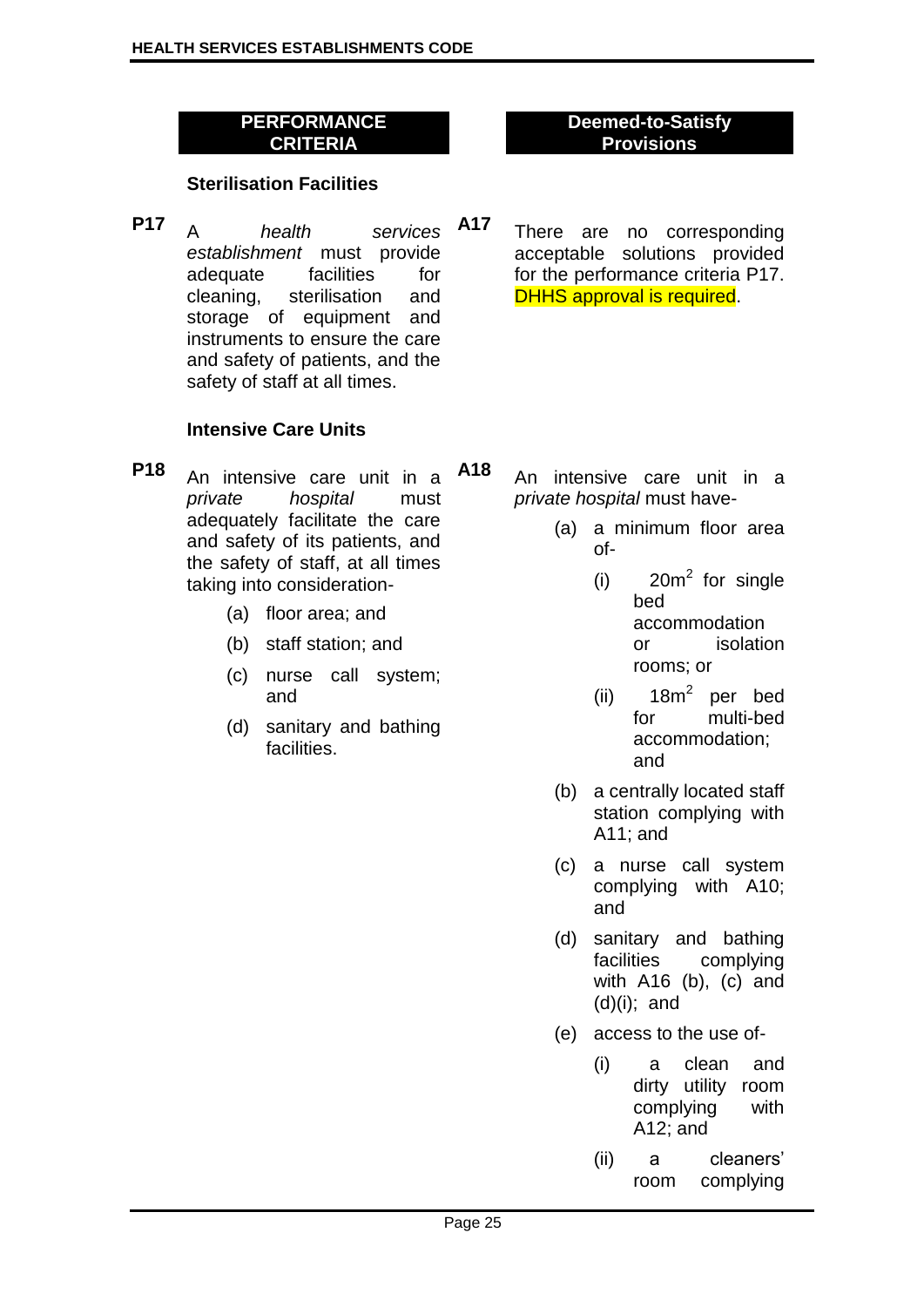#### **Deemed-to-Satisfy Provisions**

with A13; and

- (f) a dedicated store, with a minimum floor area of  $25m^2$ , for storage of equipment and linen for use in the unit; and
- (g) for each bed, a minimum of 8 *Cardiac Protected Electrical Sockets* and outlets for oxygen, air and suction; and
- (h) a *clinical hand basin* accessible from each bed.

#### **Coronary Care Units**

- **P19** A coronary care unit in a *private hospital* must adequately facilitate the care and safety of patients, and the safety of staff at all times, taking into consideration-
	- (a) floor area; and
	- (b) staff station; and
	- (c) nurse call system; and
	- (d) sanitary facilities; and
	- (e) ancillary services; and
	- (f) storage; and
	- (g) special equipment; and
	- (h) staff facilities.
- **A19** A coronary care unit in a *private hospital* must have-
	- (a) a minimum floor area of 18m<sup>2</sup> per bed; and
	- (b) a centrally located staff station complying with A11; and
	- (c) a nurse call system complying with A10; and
	- (d) sanitary and bathing facilities complying with A16 (b), (c) and  $(d)(i)$ ; and
	- (e) access to the use of-
		- (i) a clean and dirty utility room complying with A12; and
		- (ii) a cleaners' room complying with A13; and
	- (f) a dedicated store, with a minimum floor area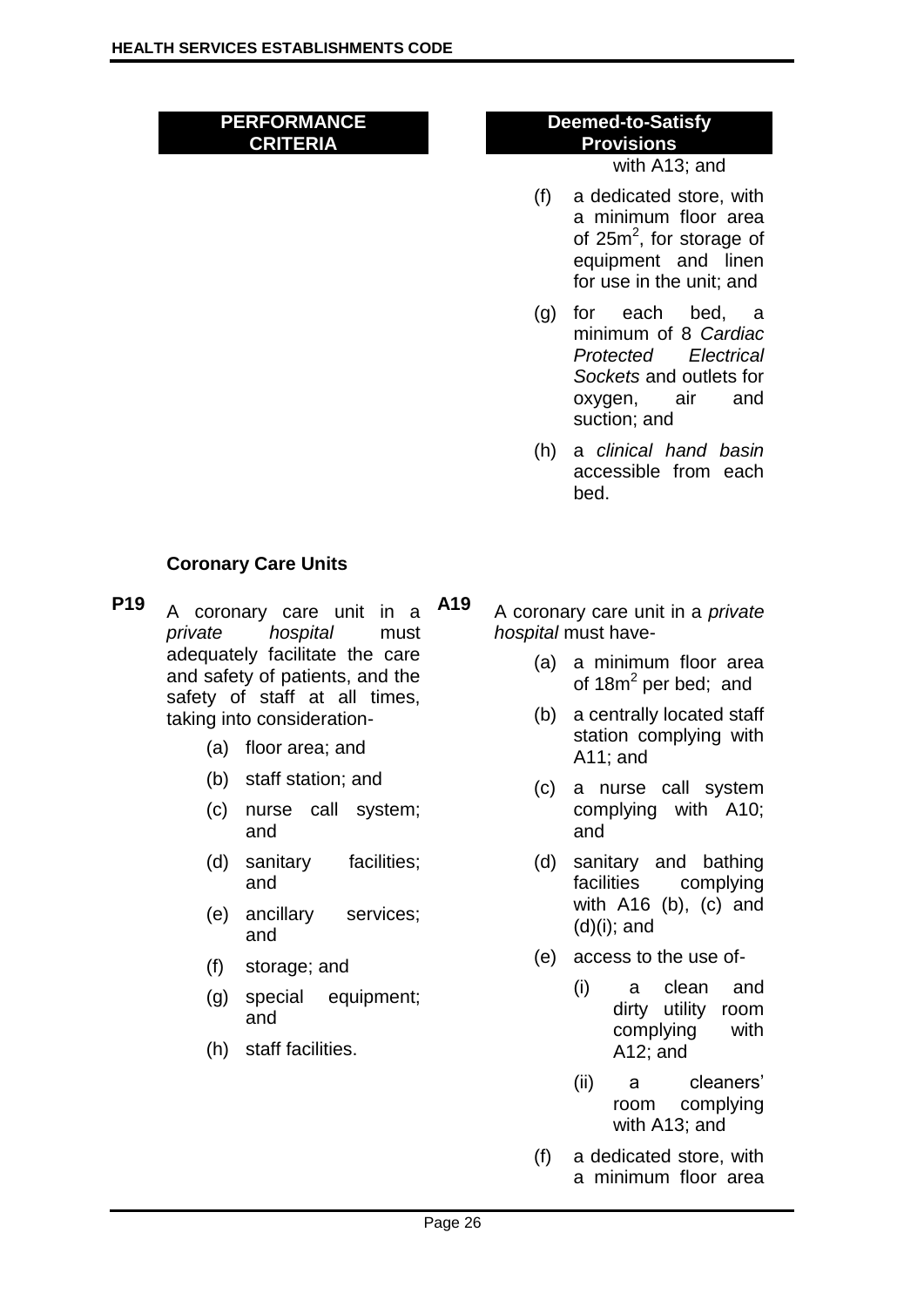#### **Deemed-to-Satisfy Provisions**

of 25 m², for storage of equipment and linen for use in the unit; and

- (g) for each bed, a minimum of 8 *Cardiac Protected Sockets* and outlets for oxygen, air and suction; and
- (h) a *clinical hand basin* accessible from each bed.

# **Emergency Departments**

- **P20** An emergency department in a *private hospital* must adequately facilitate the care and safety of patients, and the safety of staff, at all times, taking into consideration-
	- (a) nurse call system; and
	- (b) ancillary services; and
	- (c) storage; and
	- (d) staff change facilities; and
	- (e) sanitary facilities; and
	- (f) design layout; and
	- (g) spread of infection.
- **A20** An emergency department in a *private hospital* must include-
	- (a) a nurse call system complying with A 10; and
	- (b) access to the use of-
		- (i) a clean and dirty utility room complying with A12; and
		- (ii) a cleaners' room complying with A13; and
	- (c) access to storage room for the storage of equipment and hardware used in the department; and
	- (d) a staff change room in accordance TAS Part H101
	- (e) a minimum of 1 WC and 1 hand-basin for each sex, and 1 unisex accessible WC provided for patient use, in close proximity to the department.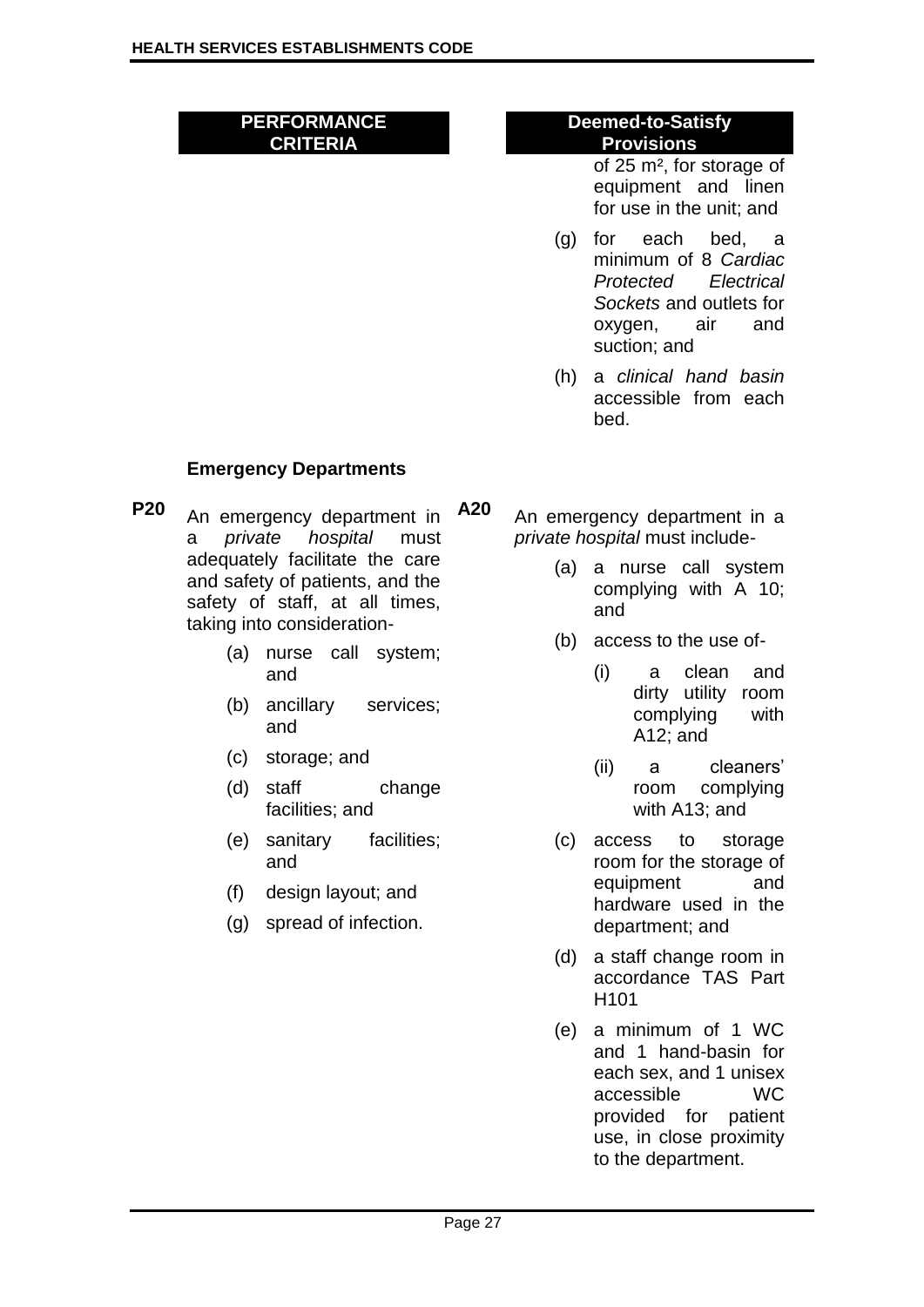#### **Deemed-to-Satisfy Provisions**

There are no corresponding acceptable solutions provided for the performance criteria P20 (f) and (g).

DHHS approval is required.

#### **Induction Rooms**

- **P21** A *private hospital*, which provides for the reception, care and treatment of maternity cases must adequately facilitate the care and safety of patients, and the safety of staff, at all times taking into consideration-
	- (a) accommodation; and
	- (b) special equipment; and
	- (c) staff facilities; and
	- (d) finishes.
- **A21** An induction room, where provided in a *private hospital* must have-
	- (a) a minimum floor area of  $15m^2$  including a scrubbing area; and
	- (b) for each bed, a minimum of 8 *Cardiac Protected Electrical Sockets* and outlets for oxygen, air and suction; and
	- (c) a *clinical hand basin*; and
	- (d) floor and wall finishes complying with A16 (h).

#### **Delivery Suites**

- **P22** A delivery suite in a *private hospital* must adequately facilitate the care and safety of obstetric patients, and the safety of staff, at all times taking into consideration-
	- (a) accommodation; and
	- (b) acoustic privacy; and
	- (c) special equipment; and
- **A22** A delivery suite in a *private hospital* must have-
	- (a) at least 1 delivery room that has-
		- (i) a minimum floor area of  $27m^2$ exclusive of cabinets; and
		- (ii) a *scrub-up facility* adjacent to the entry to each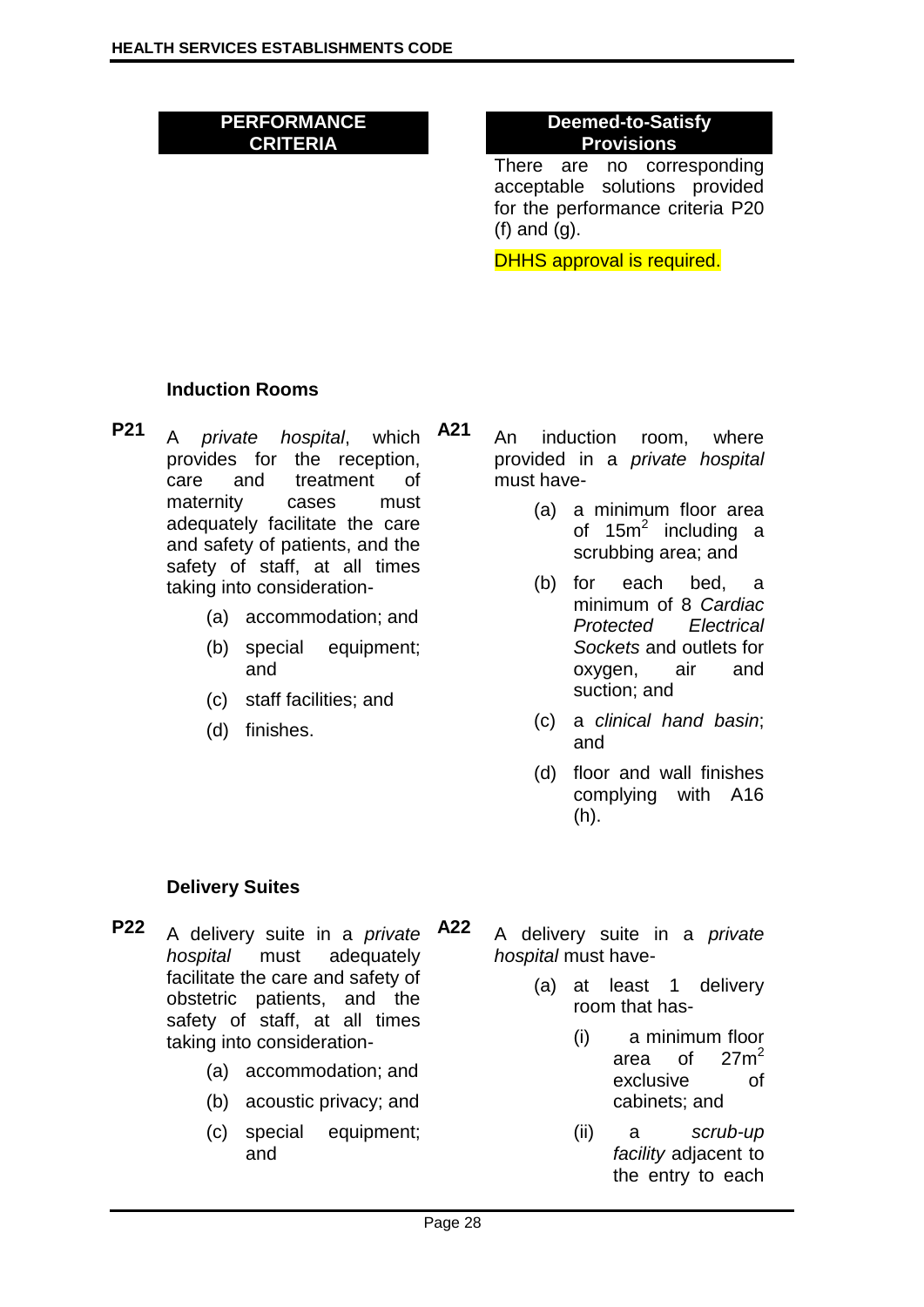- (d) staff facilities; and
- (e) ancillary services; and
- (f) storage; and
- (g) finishes; and
- (h) staff station; and
- (i) nurse call system; and
- (j) special care facilities.

- delivery room; and
- (iii) an ensuite of sufficient size to allow for fully assisted use of all facilities within close proximity to the suite; and
- (b) an STC rating of 50 for walls floors and ceilings; and
- (c) a minimum of 8 *Cardiac Protected Electrical Sockets*, 2 oxygen outlets, 1 medical air outlet, 1 nitrous oxide outlet and 2 suction outlets; and
- (d) a *clinical hand basin*; and
- (e) access to the use of:
	- (i) a clean and dirty utility room complying with A12; and
	- (ii) a cleaners' room complying with A13; and
- (f) a dedicated store, with a minimum floor area of 11 m², for the storage of equipment and linen used in the suite; and
- (g) floor and wall finishes complying with A 16 (h); and
- (h) a staff station complying with A11; and
- (i) a nurse call system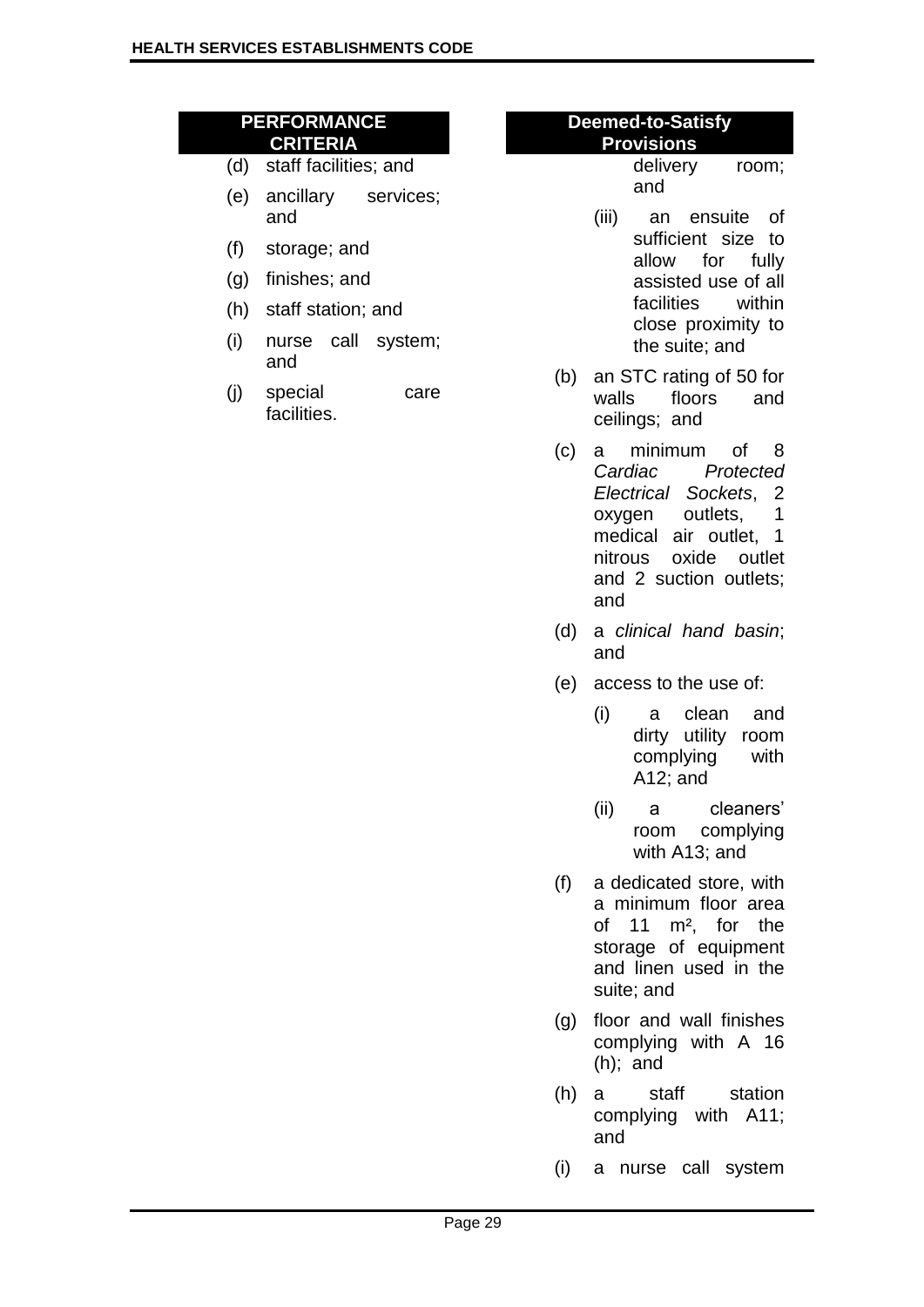#### **Deemed-to-Satisfy Provisions**

complying with A10; and

(j) an infant resuscitation area, with a minimum floor area of 3.72 m², within the room or immediately adjacent to it.

#### **Mature Infant Nurseries**

- **P23** A nursery in a *private hospital* must adequately facilitate the care and safety of neonatal patients, and the safety of staff, at all times taking into consideration-
	- (a) accommodation; and
	- (b) staff facilities; and
	- (c) visual access; and
	- (d) special equipment; and
	- (e) emergency call; and
	- (f) special facilities; and
	- (g) ancillary services; and
	- (h) storage facilities.
- **A23** A mature infant nursery in a *private hospital* must have-
	- (a) a minimum floor area of-
		- (i)  $15m^2$ ; or
		- (ii) for units greater than 12 obstetric beds-  $1.5m^2$  per bassinet and 0.9m clear and unobstructed passageway between each bassinet. 2 bassinets to every 4 obstetric beds; and
	- (b) at least 1 *clinical hand basin*; and
	- (c) clear glazed partitions installed complying with AS 1288; and
	- (d) 1 suction and 1 oxygen outlet and a minimum of 4 *socket outlets* per 4 bassinets (complying with AS 3003); and
	- (e) an emergency call system complying with A10(d); and
	- (f) a dedicated area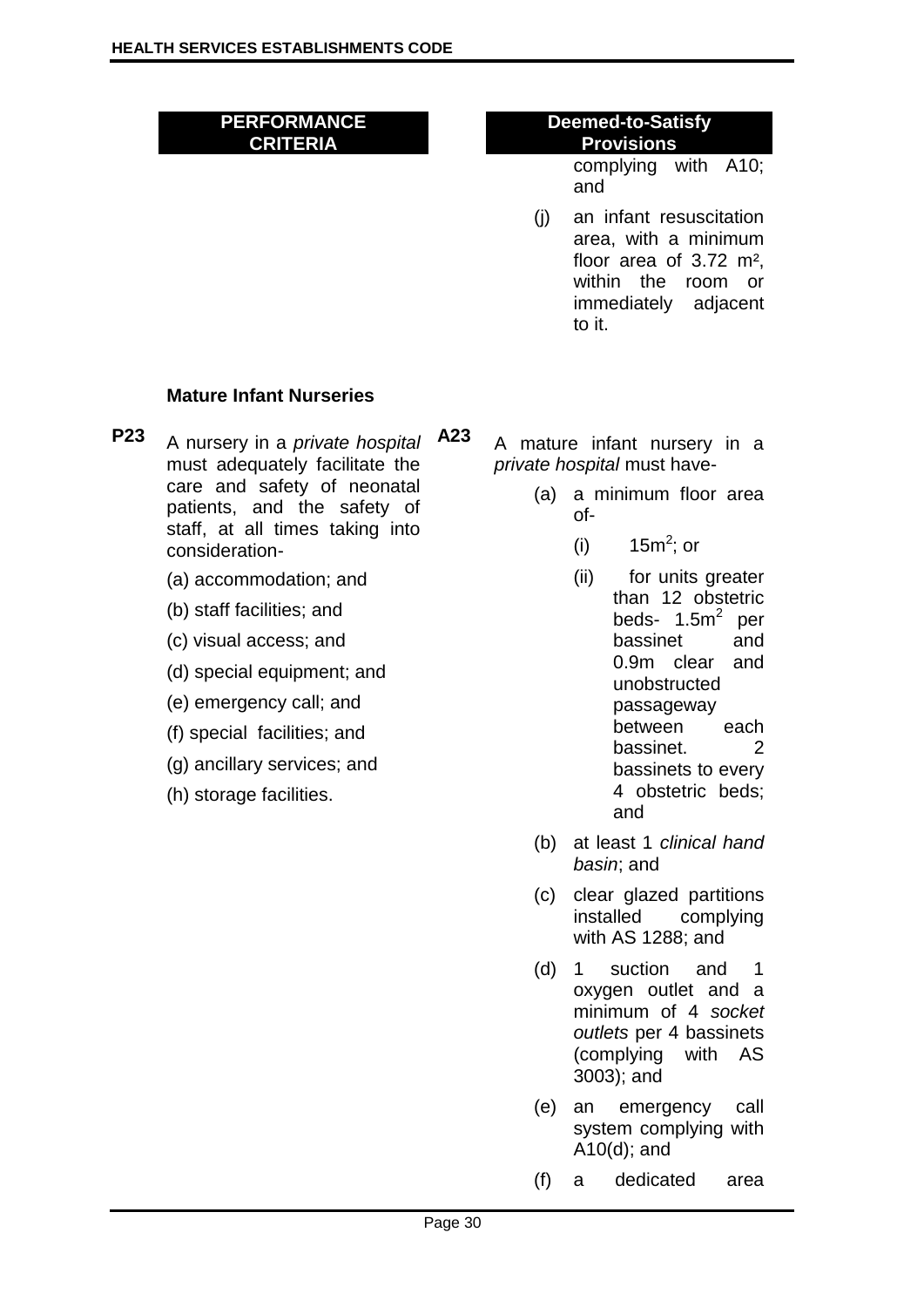#### **Deemed-to-Satisfy Provisions**

- within or adjacent to the nursery to allow easy examination and changing of the baby, and storage of necessary linen and equipment; and
- (g) a dirty utility room complying with A12(b); and
- (h) a storage facility complying with A14(a) which also may be used for the preparation of baby formulae.

# **Neonatal Special Care Units**

- **P24** A neonatal special care unit in a *private hospital* providing for the reception, care and treatment of obstetric patients must adequately facilitate the care and safety of patients, and the safety of staff, at all times, taking into consideration-
	- (a) accommodation; and
	- (b) special equipment; and
	- (c) emergency call; and
	- (d) staff facilities; and
	- (e) visual access; and
	- (f) acoustic privacy; and
	- (g) storage facilities; and
	- (h) special facilities.
- **A24** A neonatal special care unit in a *private hospital* must be a separate unit to the mature infant nursery and must have-
	- (a) an area allocated to incubator space at the rate of  $5m^2$  per incubator exclusive of any area occupied by benches, furniture or other apparatus (fixed or mobile); and
	- (b) a minimum of 8 *Cardiac Protected Electrical Sockets* per incubator and a minimum of 3 oxygen, 3 suction & 3 medical air outlets and an individual examination light for each incubator; and
	- (c) an emergency call point complying with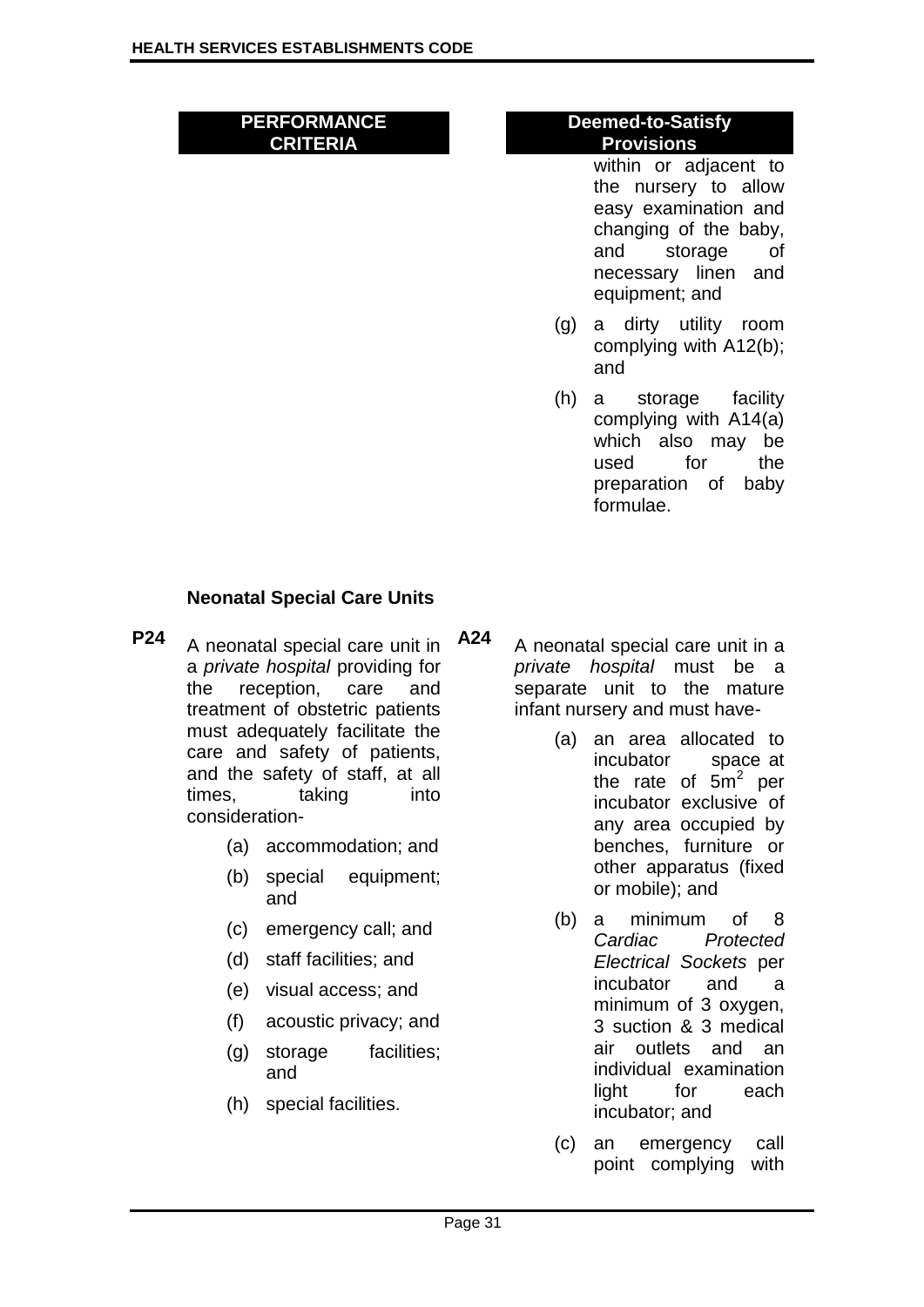#### **Deemed-to-Satisfy Provisions**

A10(d); and

- (d) a *scrub-up sink* located in a dedicated area at the entry to the unit and a *clinical hand basin* accessible from each cot; and
- (e) clear glazed partitions installed to comply with AS 1288 to allow a clear and unobstructed view for patients and staff; and
- (f) an STC rating of 50 for walls, floors and ceilings; and
- (g) a dedicated store for equipment and linen for use in the unit; and
- (h) a dedicated area for staff to monitor the care of the patient; and
- (i) a dirty utility area complying with A12(b).

#### **Neonatal Intensive Care**

- **P25** An intensive care nursery unit in a *private hospital* providing for the reception, care and treatment of obstetric patients must adequately facilitate the care and safety of patients, and the safety of staff, at all times, taking into consideration-
	- (a) accommodation; and
	- (b) special equipment; and
	- (c) emergency call; and
	- (d) staff facilities; and
- **A25** An intensive care nursery unit in a *private hospital* must have-
	- (a) an area allocated to incubator space at the rate of 8 m² per incubator exclusive of any area occupied by benches, furniture or other apparatus (fixed or mobile); and
	- (b) a minimum of 8 *Cardiac Protected Electrical Sockets* per incubator and a minimum of 3 oxygen, 3 suction & 3 medical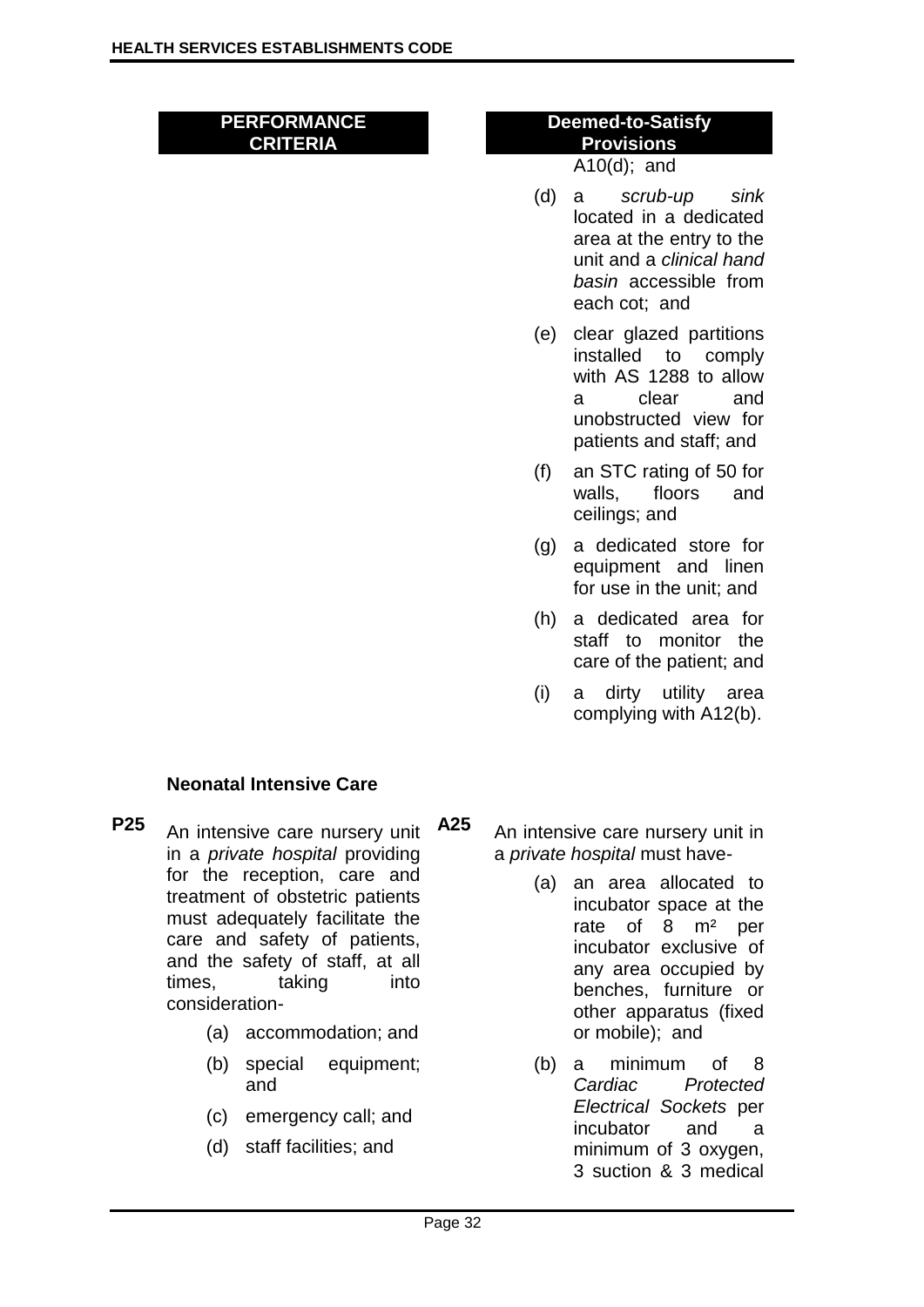- (e) visual access; and
- (f) acoustic privacy; and
- (g) storage facilities; and
- (h) special facilities; and
- (i) ancillary services.

#### **Deemed-to-Satisfy Provisions**

- air outlets and an individual examination light for each incubator; and
- (c) an emergency call point complying with A10(d); and
- (d) a *scrub-up sink* located in a dedicated area at the entry to the unit and a *clinical hand basin* accessible from each cot; and
- (e) clear glazed partitions installed to comply with AS 1288 to allow a clear and unobstructed view for patients and staff; and
- (f) a STC rating of 50 for walls, floors and ceilings; and
- (g) a dedicated store for equipment and linen for use in the unit; and
- (h) a dedicated area for staff to monitor the care of the patient; and
- (i) a dirty utility area complying with A12(b).

# **Mental Health Unit**

**P26** A *mental health unit* in a *health services establishment* must provide for the reception, care and treatment of mental health patients and must adequately facilitate the care and safety of patients, and the safety of staff, at all times.

A *mental health unit* in a *health services establishment* is:

- (a) A *clinical unit*.
- (b) There are no corresponding acceptable solutions provided for the performance criteria P26.

DHHS approval is required.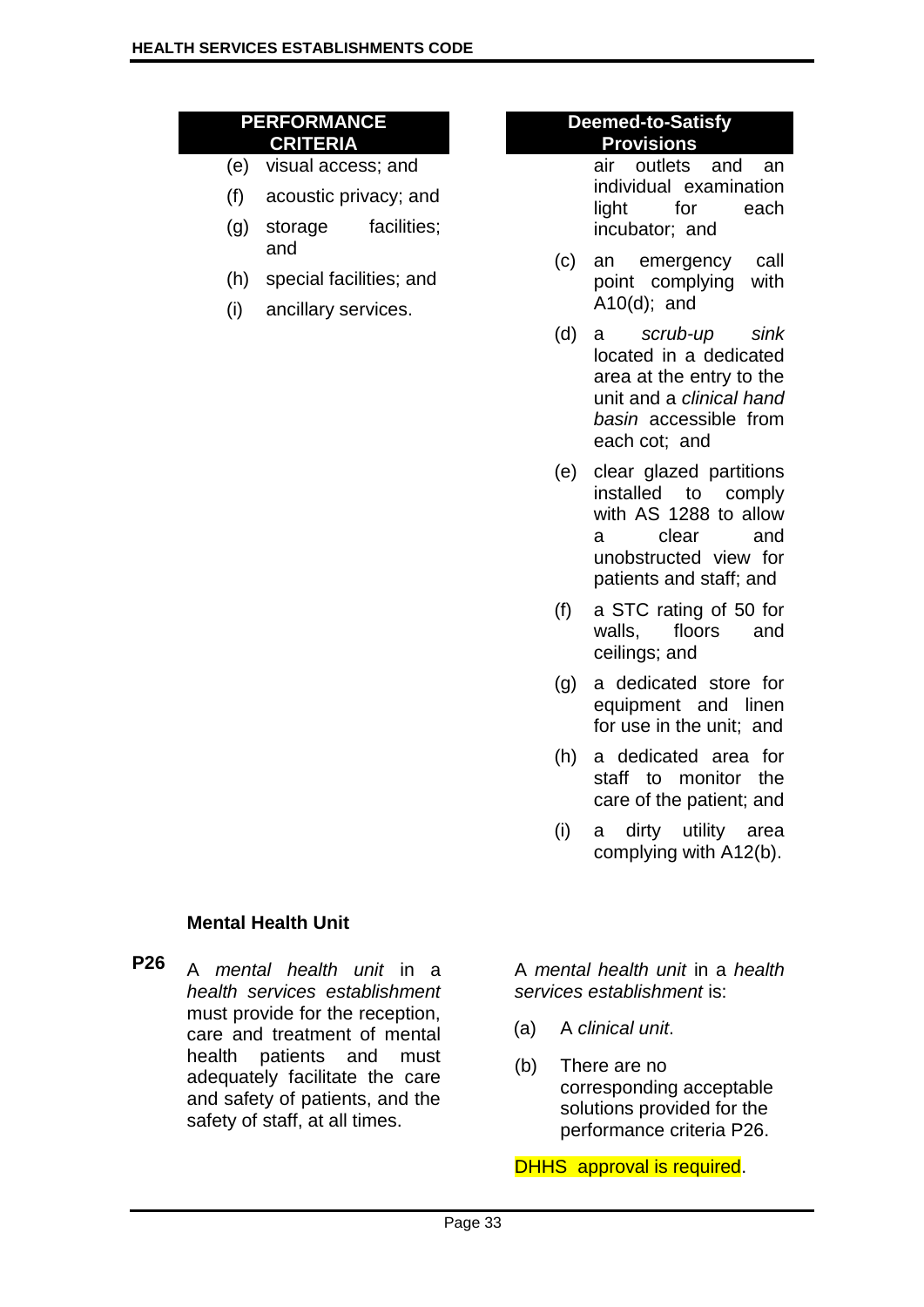#### **Deemed-to-Satisfy Provisions**

#### **Operating Suites**

- **P27** A *health services establishment* in which surgical operations are performed must adequately facilitate the care and safety of patients, and the safety of staff, at all times, taking into consideration-
	- (a) size; and
	- (b) special equipment; and
	- (c) finishes; and
	- (d) emergency call; and
	- (e) staff facilities; and
	- (f) storage; and
	- (g) ancillary services; and
	- (h) sterile environment; and
	- (i) administration; and
	- (j) office facilities.
- **A27** An operating suite in a *health services establishment* must have-
	- (a) an operating theatre with a minimum floor area of-
		- (i)  $36m^2$ for general surgery; and
		- (ii)  $42m^2$ for orthopaedic surgery; or
		- $(iii)$  50 $m^2$  for cardiovascular surgery; and
	- (b) each operating theatre must have-
		- (i) anaesthetic gas scavenging system; and
		- (ii) 2 oxygen outlets, a nitrous oxide outlet, a medical air outlet and 2 suction outlets; and
		- (iii) a minimum of 12 *Cardiac Protected Electrical Sockets*; and
		- (iv) a *scrub-up facility* of a minimum floor area of 5m<sup>2</sup> per theatre immediately adjacent to the theatre; and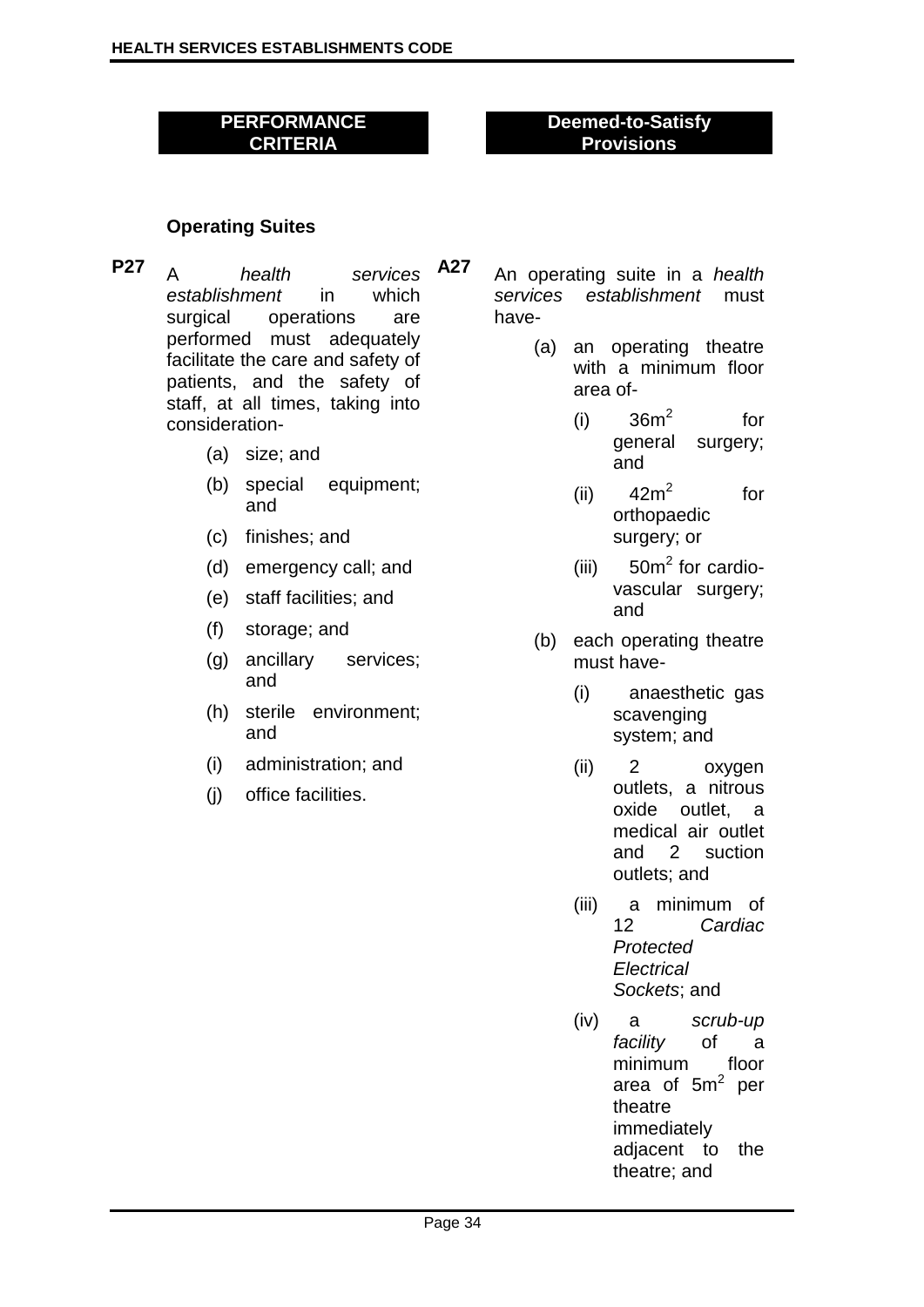#### **Deemed-to-Satisfy Provisions**

- (c) floor and wall finishes that are seamless, impervious, welded, smooth, non-slip and graded where necessary to fall to floor waste. Intersection joins are coved in continuous materials; and
- (d) a nurse call system complying with A10; and
- (e) a staff change room and rest rooms in accordance with *TAS Part H101* and
- (f) a storage room, associated with the theatre, with a minimum floor area of 25 m², for the storage of linen, equipment and hardware used in the theatre; and
- (g) access to the use of-
	- (i) a clean and dirty utility room complying with A12; and
	- (ii) a cleaners' room complying with A13.

There are no corresponding acceptable solutions provided for the performance criteria P27(h), (i) and (j).

DHHS approval is required.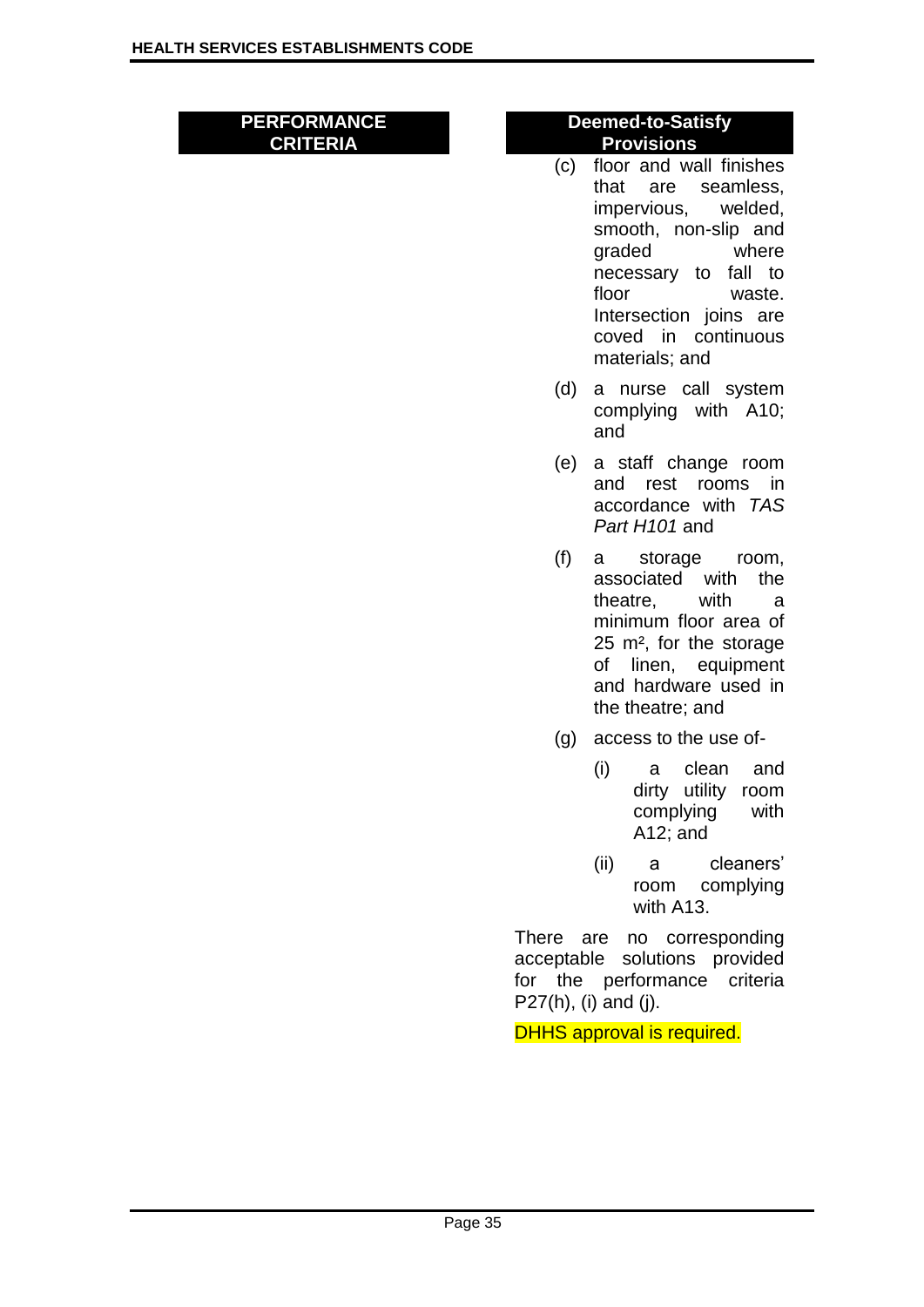#### **Procedure Areas**

- **P28** An area in a *health services establishment* in which specified clinical procedures are performed must facilitate the care and safety of patients, and the safety of staff, with regard to-
	- (a) size; and
	- (b) special equipment; and
	- (c) finishes; and
	- (d) emergency call; and
	- (e) staff facilities; and
	- (f) storage; and
	- (g) ancillary services; and
	- (h) decontamination area; and
	- (i) sterile environment; and
	- (j) administration; and
	- (k) office facilities.

- **A28** A procedure area for the performance of specified clinical procedures in a *health services establishment* must have-
	- (a) a minimum floor areas  $of -$ 
		- (i) for endoscopy procedures:  $30m^2$ exclusive of any fixtures; or
		- (ii) for cardiac catheter procedures:  $45m<sup>2</sup>$ exclusive of any fixtures; or
		- (iii) for procedures performed under more than *simple sedation*: 30m<sup>2</sup> exclusive of any fixtures; or
		- (iv) for procedures performed under *simple sedation*:  $25m^2$  exclusive of any fixtures; or
		- (v) for renal dialysis treatments:  $8m^2$ per chair / trolley; and
		- (vi) for chemotherapy<br>treatments: 8m<sup>2</sup> treatments: per chair / trolley; and
		- (vii) for cardiac stress testing: 14m<sup>2</sup> exclusive of any fixtures; and
	- (b) equipment and facilities as follows-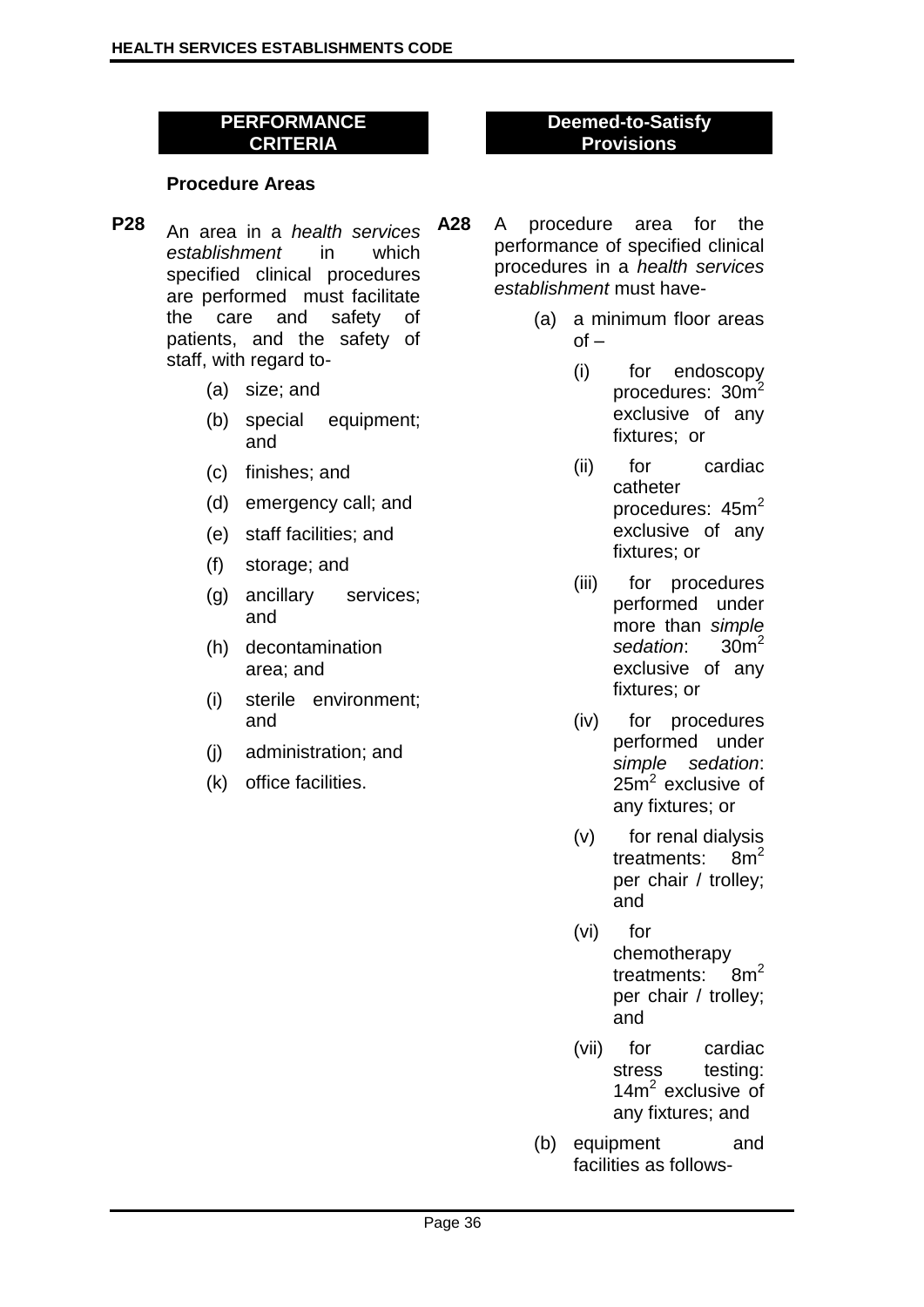- (i) an anaesthetic gas scavenging system where more than *simple sedation* is performed; and
- (ii) a minimum of 2 oxygen outlets and 2 suction outlets; and
- (iii) 6 *Body Protected Electrical Sockets* except for cardiac catheter procedure room that requires 6 *Cardiac Protected Electrical Sockets*; and
- (iv) a *clinical hand basin*; and
- (v) a *scrub-up facility* as for A27(b)(iv) adjacent to the cardiac catheter procedure room and a procedure room where more than *simple sedation* is performed; and
- (c) floor and wall finishes complying with A27(c); and
- (d) an emergency call system complying with A10; and
- (e) access to an area complying with A27(e); and
- (f) a storage room for the storage of equipment and hardware used in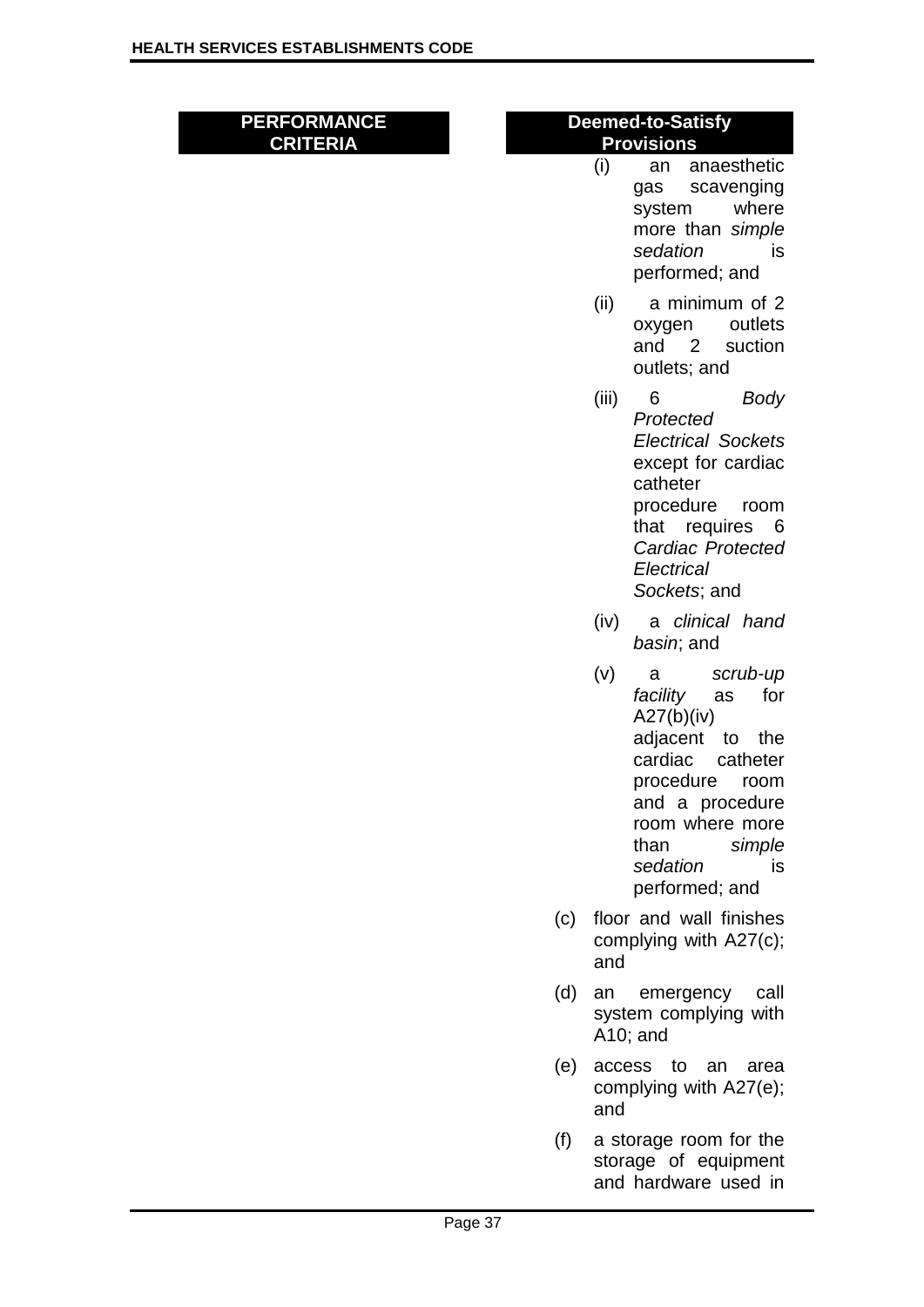#### **Deemed-to-Satisfy Provisions**

the procedure room; and

- (g) access to the use of-
	- (i) a clean and dirty utility room complying with A12; and
	- (ii) a cleaners' room complying with A13; and
- (h) a dedicated room with direct access from the procedure room, for the processing, cleaning and disinfection of endoscopic instruments complying with AS 4187.

There are no corresponding acceptable solution provided for the performance criteria P28(i), (j) and (k). DHHS approval is required.

# **Recovery**

- **P29** A *health services establishment* in which surgical operations and clinical procedures are performed under more than *simple sedation* must adequately facilitate the care and safety of patients recovering from anaesthesia, and the safety of staff, at all times, taking into consideration-
	- (a) accommodation
	- (b) special equipment;

A recovery unit in a health services establishment has-

(a) There are no corresponding acceptable solution provided for the performance criteria P29(a). DHHS approval is required.

(b) a minimum of 2 Body Protected Electrical Sockets and a minimum of 1 oxygen and 1 suction outlet; and

(c) a nurse call system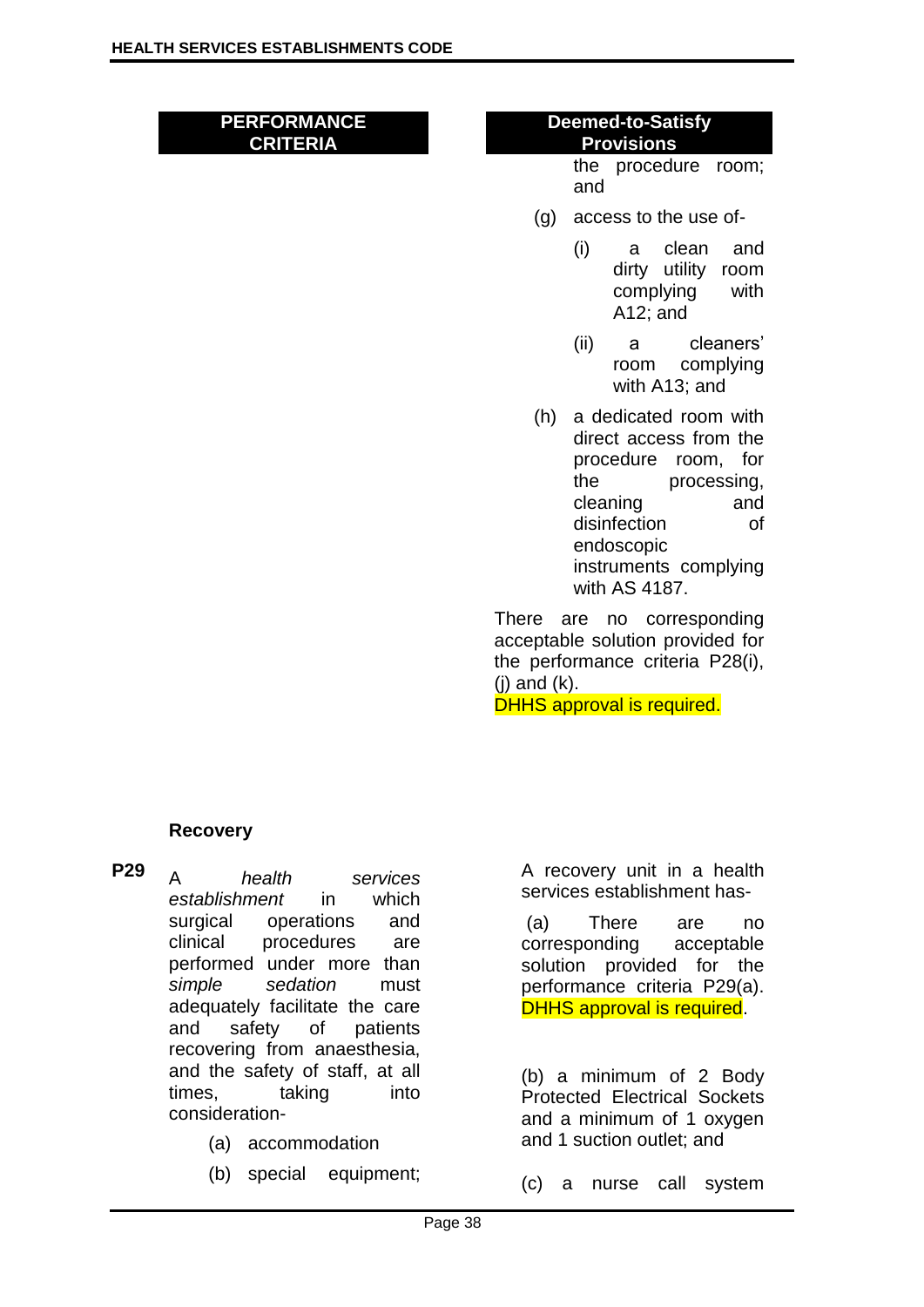and

- (c) nurse call; and
- (d) staff facilities; and
- (e) storage facilities; and
- (f) ancillary services; and
- (g) secondary recovery.

#### **Deemed-to-Satisfy Provisions**

complying with A9; and

(d) a minimum of at least 1 clinical hand basin for every 4 patient recovery cubicles; and

(e) access to a storage room for the storage of equipment and hardware used in the department; and

(f) access to a clean and dirty utility room complying with A<sub>12</sub>

(g) If a health services establishment provides a secondary recovery area, this area has-

(i) direct access to a patient change room; and

(ii) direct access to the accessible toilets and shower facilities; and

(iii) sanitary and bathing facilities complying with A16.

#### **Day Procedure Centre - General**

**P30** A *day procedure centre* must adequately facilitate the care and safety of patients, and the safety of staff, at all times, taking into consideration-

- (a) administration facilities; and
- (b) interviewing examination room; and
- (c) staff facilities; and
- (d) visitors' facilities; and

**A30** A *day procedure centre* must have-

> (a) a dedicated area complete with reception and clerical facilities for separate charting and recording of admission details of patients by administrative staff and accommodation for storage of files complying with A6; and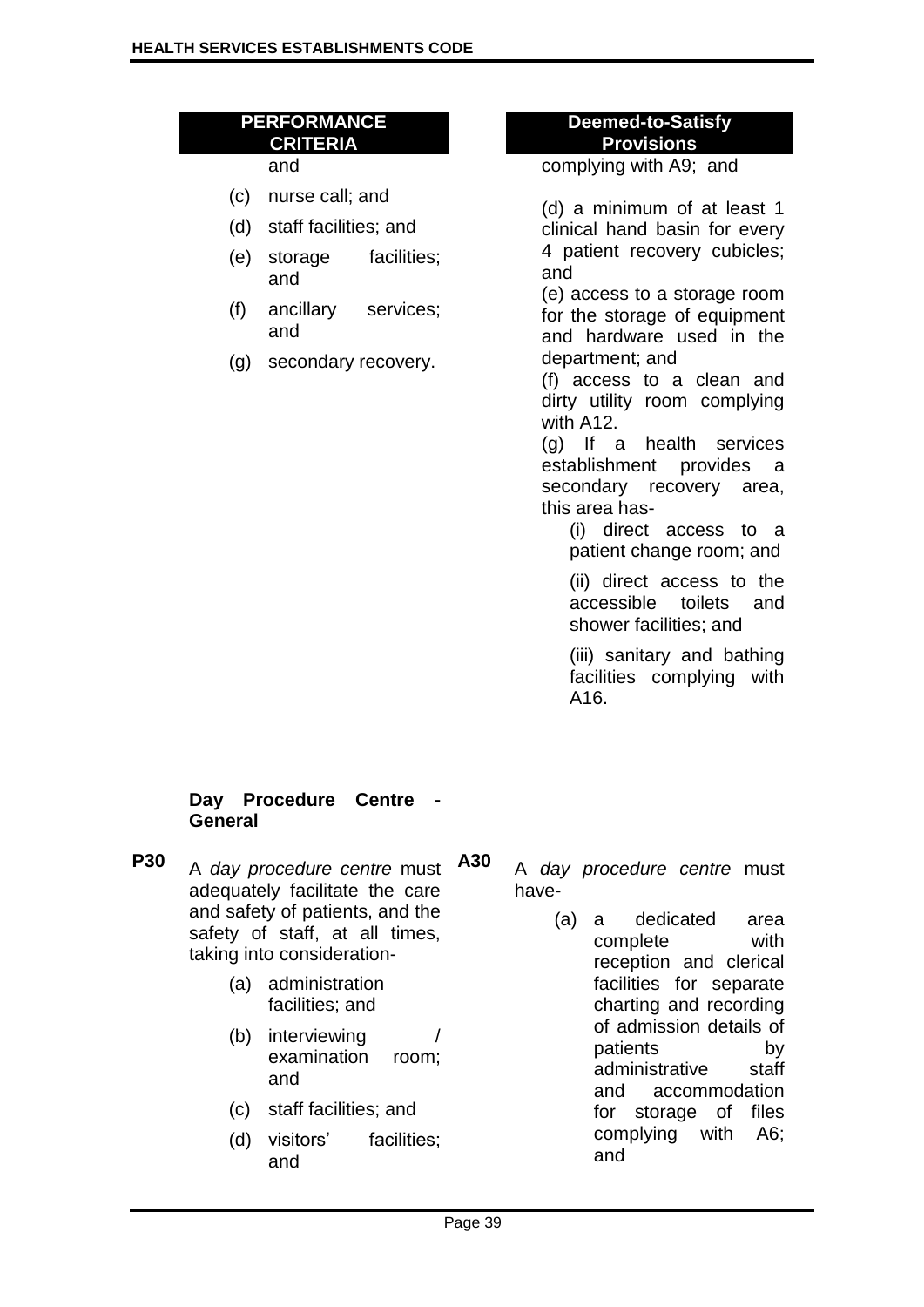- (e) emergency exit; and
- (f) ancillary services; and
- (g) special equipment; and
- (h) storage; and
- (i) nurse call system; and
- (j) food preparation.

- (b) a dedicated room for the interviewing and/or examination of patients in privacy having-
	- (i) curtains and/or privacy screens; and
	- (ii) a *clinical hand basin*; and
- (c) staff facilities including-
	- (i) a staff station in accordance with A11; and
	- (ii) a staff change room and rest rooms in accordance with *TAS Part H101*; and
	- (iii) a *clinical hand basin* located in all patient care areas; and
- (d) a minimum of 1 WC and hand-basin for each sex and one unisex accessible toilet, in close proximity for use by visitors; and
- (e) an emergency exit allowing egress from any operating room, recovery area or other area; and
- (f) access to the use of-
	- (i) a clean and dirty utility room complying with A12; and
	- (ii) a cleaners'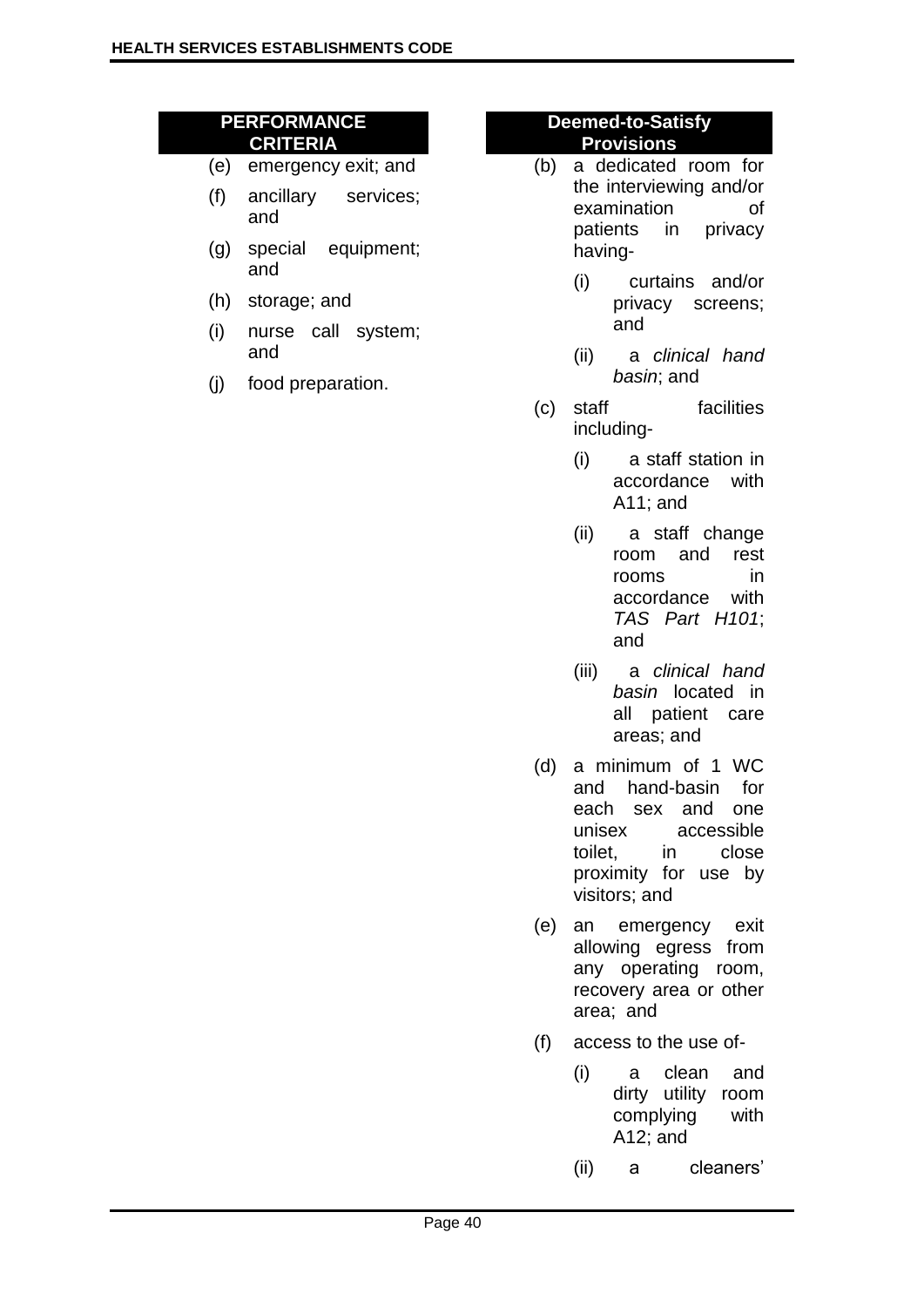#### **Deemed-to-Satisfy Provisions**

room complying with A13; and;

- (g) suction and oxygen storage located to allow quick and easy access by staff for patient use in emergency and nonemergency situations; and
- (h) storage facilities complying with A32 and a separate rooms for the storage of flammable goods; and
- (i) a nurse call system complying with A10; and
- (j) a food preparation facility complying with A33.

# **Day Procedure Centre - Surgical And Endoscopy Procedures**

**P31** A *day procedure centre* at which surgical and endoscopy procedures are performed must adequately facilitate the care and safety of patients, and the safety of staff, at all times.

**A31** A *day procedure centre* at which surgical and endoscopy procedures are performed, must

have-

- (a) facilities complying with A30; and
- (b) an operating theatre complying with A27 and a procedure room complying with A28; and
- (c) a patient change room equipped with lockers and providing direct access to accessible toilets and shower facilities; and
- (d) a pre-operative waiting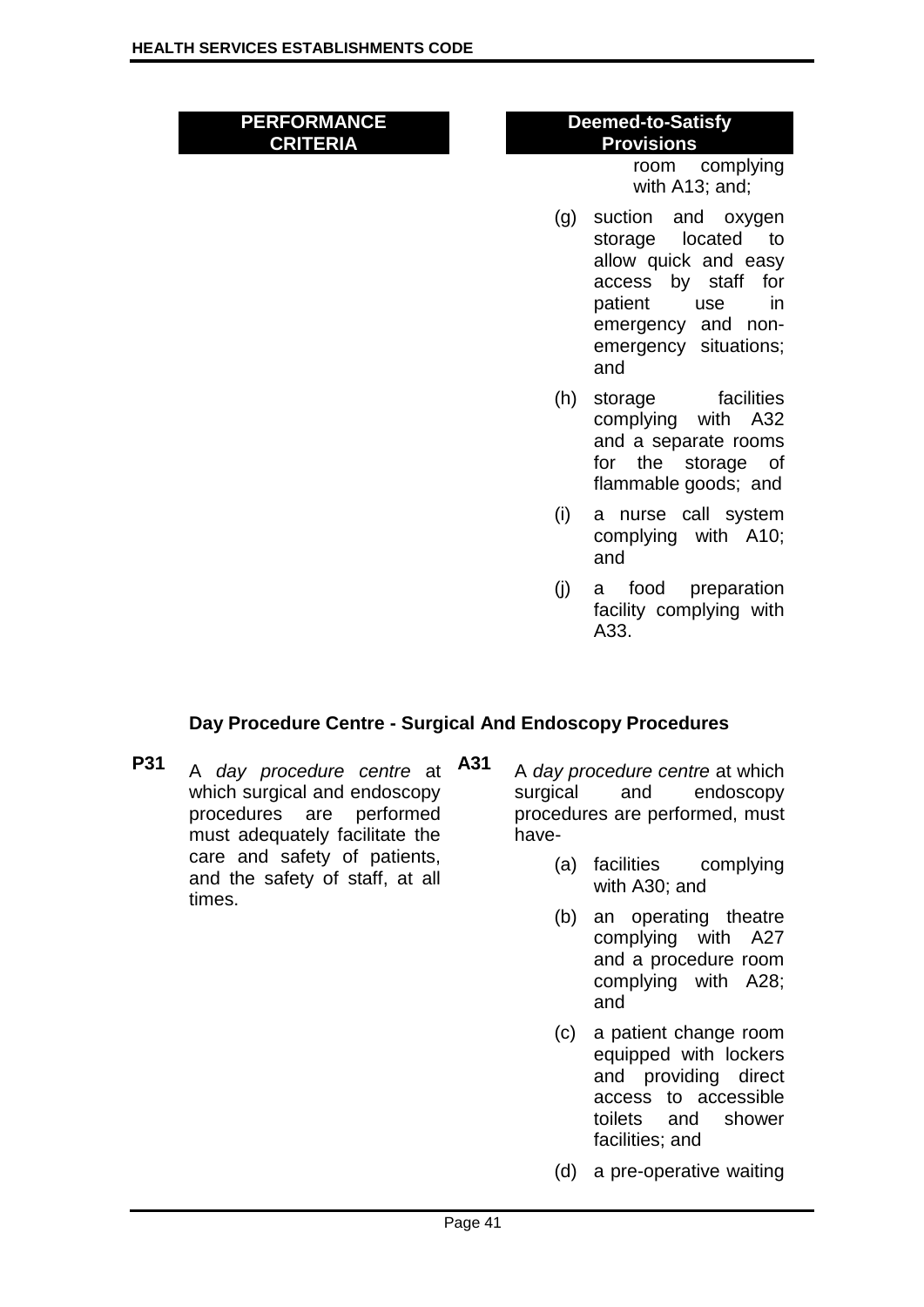# **Deemed-to-Satisfy Provisions**

area with direct, access to the operating theatre and procedure room; and

- (e) a recovery area complying with A29; and
- (f) sanitary and bathing facilities complying with A16.

#### **Storage – General**

**P32** A *health services establishment* must have adequate storage facilities to ensure the care and safety of patients, and the safety of staff, at all times.

**A32** Where not otherwise provided for in this Part, a *health services establishment* must have-

- (a) a general storage room, for the storage of bulk supplies from the Stores Unit and Sterile Supply Unit, which-
	- (i) has a minimum floor area of  $9m^2$ ; and
	- (ii) is fitted with a dead lock and located in a low traffic area; and
- (b) a disposal room, for the storage of waste and used linen, which-
	- (i) has a minimum floor area of  $9m^2$ ; and
	- (ii) is located in close proximity to all functional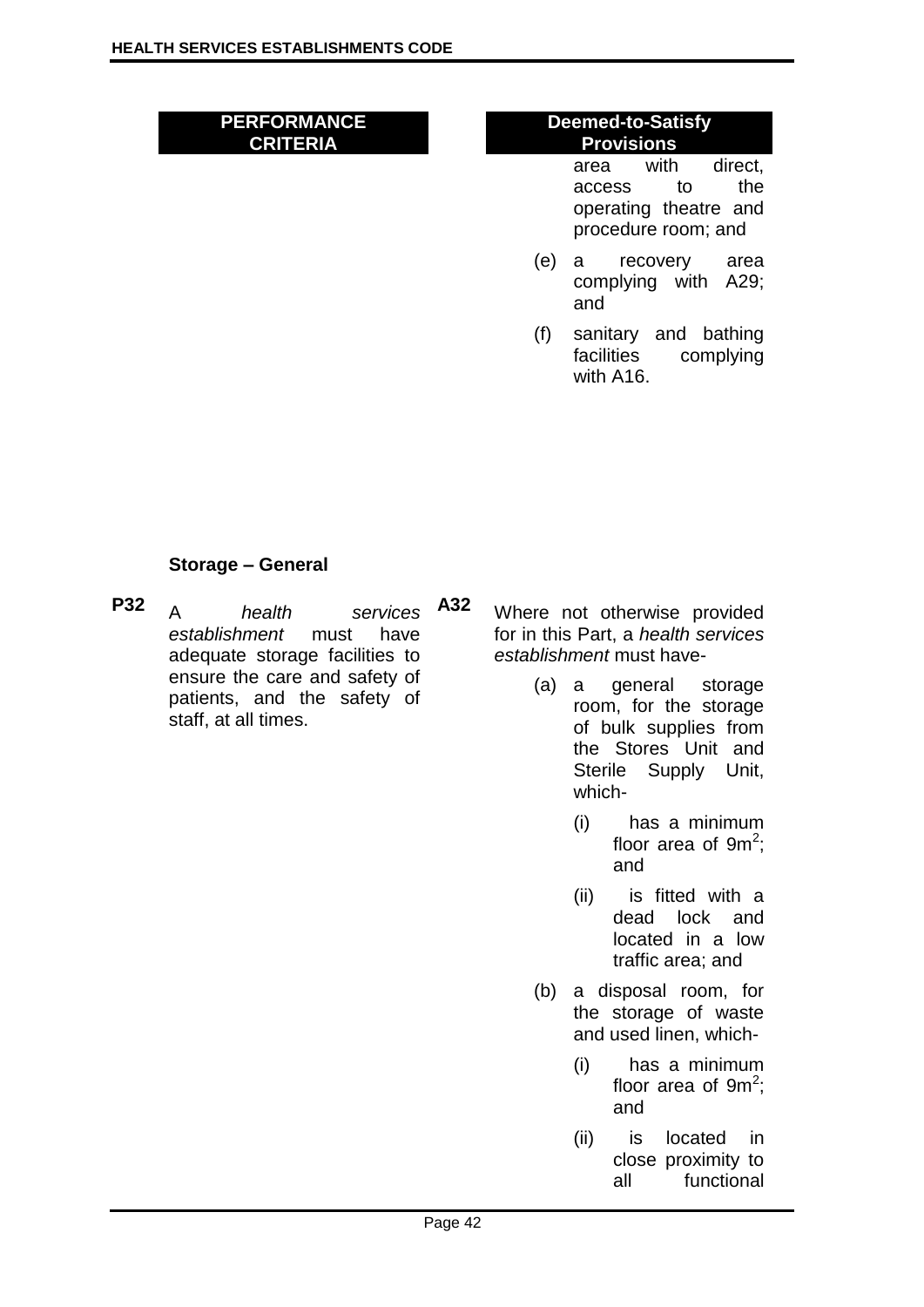#### **Deemed-to-Satisfy Provisions**

areas; and

- (iii) is accessible from within the unit and externally; and
- (iv) is fitted with a dead lock.

#### **Kitchens**

- **P33** A *health services establishment* must have food preparation and food storage facilities adequate to ensure the care and safety of its patients, and the safety of staff and visitors, at all times, taking into consideration-
	- (a) kitchen area; or
	- (b) servery area.
- **A33** A *health services establishment* provides-
	- (a) a kitchen area for catering purposes which complies with *TAS Part H102* or
	- (b) a servery area, that is not in a kitchen, which complies with the *TAS Part H102* and has-
		- (i) a workbench with an impervious top and splashback; and
		- (ii) a single or double bowl stainless steel sink set in the benchtop supplied with hot and cold reticulated water, lever action (with off at wall) or automatically activated taps, a soap dispenser, a towel dispenser and a glove dispenser; and
		- (iii) a *hand basin*, if a single bowl sink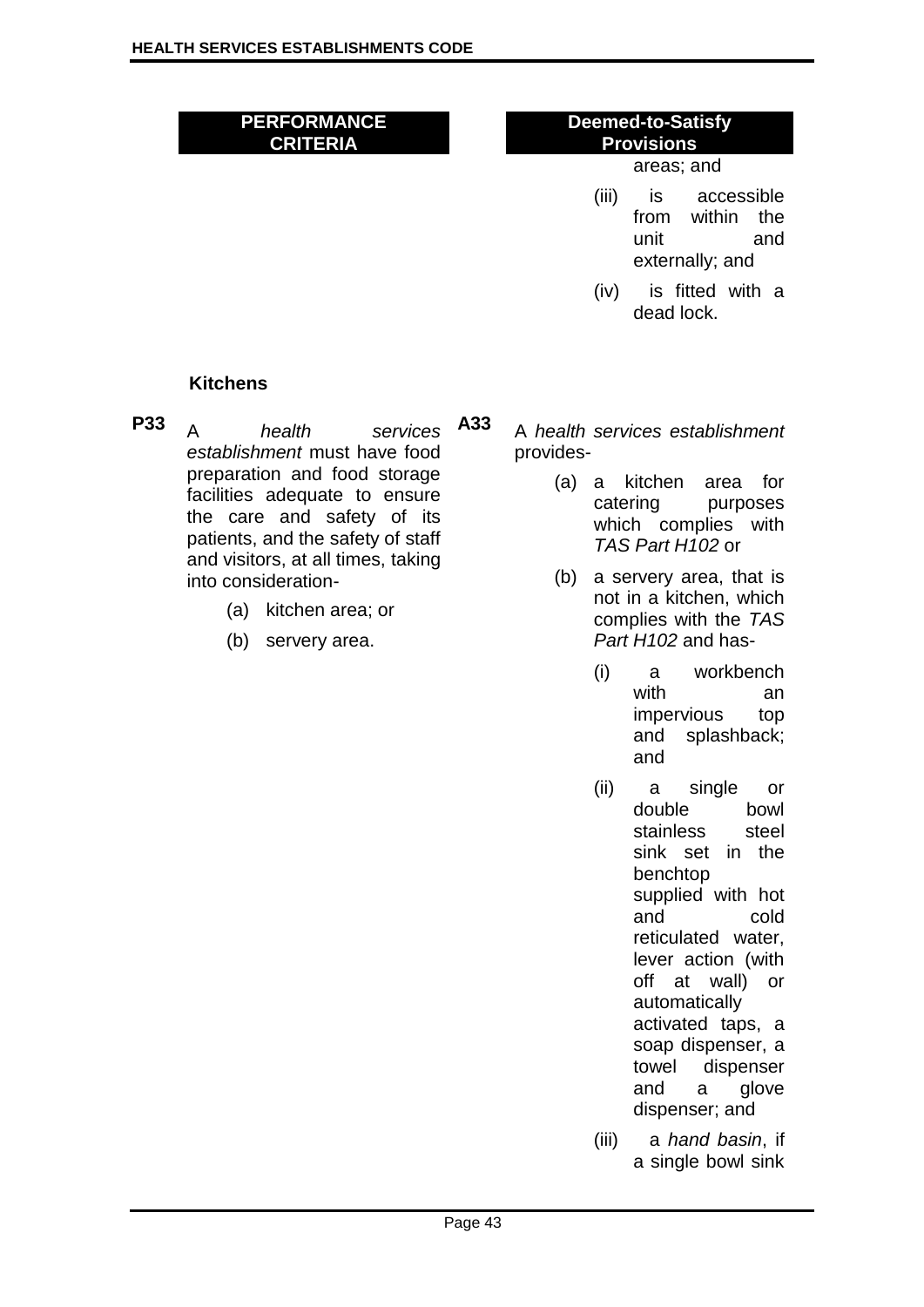#### **Deemed-to-Satisfy Provisions**

is fitted under (ii).

(c) Each *clinical unit* must have access to a kitchen or servery.

#### **Laundries**

- **P34** A *health services establishment* must provide laundry services that will adequately ensure the care and safety of patients, and the safety of staff, at all times.
	- **A34** A *health services establishment*
		- (a) must have a laundry that is-
			- (i) located so that any entry or egress is not through a room used in the preparation or storage of food stuffs; and
			- (ii) in accordance with AS 4146; or
		- (b) if a laundry is not provided, has a dedicated room for the storage of dirty linen which has-
			- (i) ventilation in accordance with  $A12.(b)(viii);$  and
			- (ii) a *clinical hand basin*.

#### **Residential Care Buildings (Nursing Homes)**

#### **Floor area of bedrooms**

**P35** Bedrooms must have adequate space for circulation around a bed and small bedroom furniture.

The *floor area* of each bedroom must be sufficient to provide not less than—

(a)  $9 \text{ m}^2$  in a one-bed bedroom; or